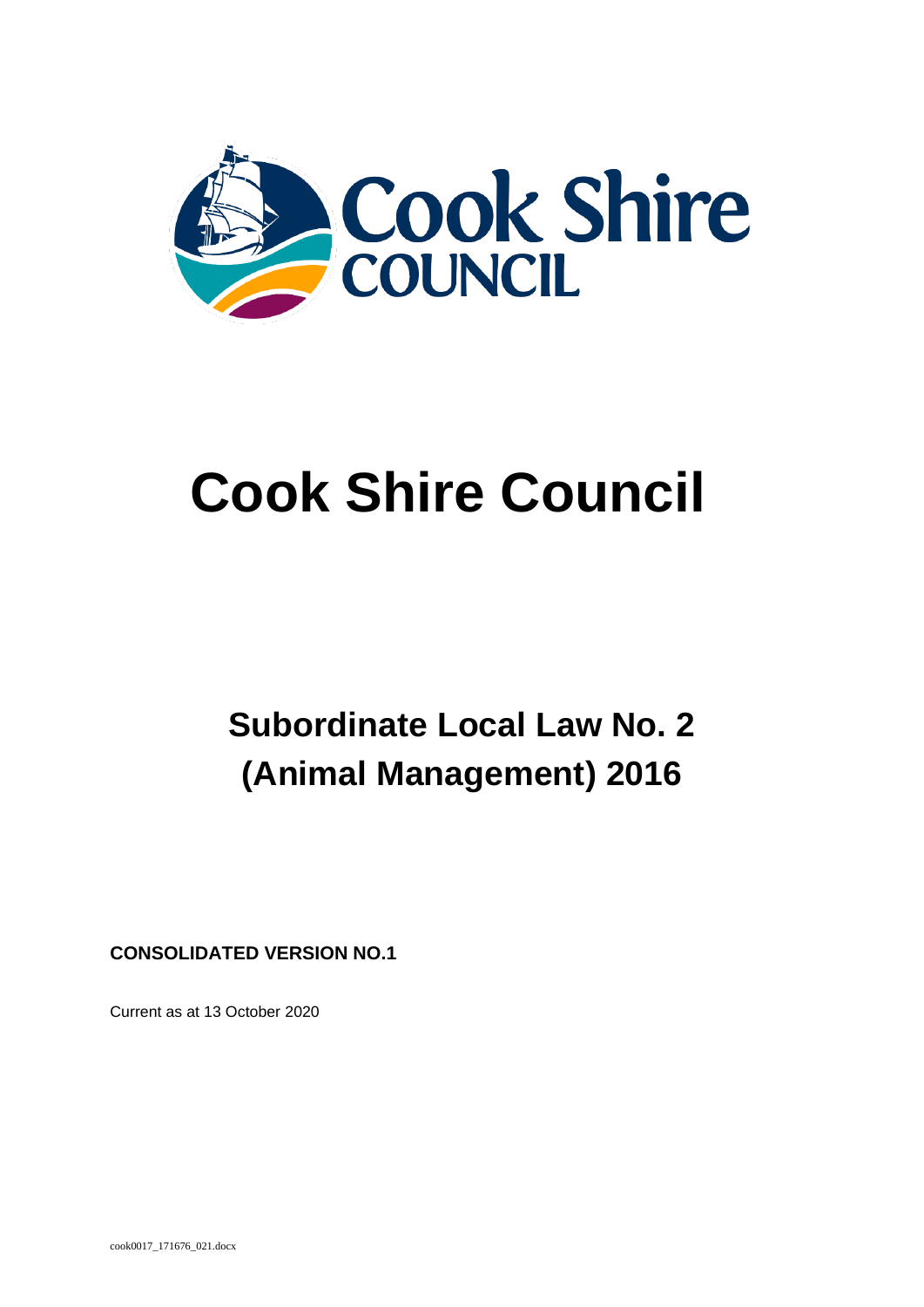## **Contents**

| Part 1 |                |                                                                                  |  |
|--------|----------------|----------------------------------------------------------------------------------|--|
|        | $\mathbf{1}$   |                                                                                  |  |
|        | $\overline{2}$ |                                                                                  |  |
|        | 3              |                                                                                  |  |
|        | 4              |                                                                                  |  |
| Part 2 |                |                                                                                  |  |
|        | 5              | Circumstances in which keeping animals prohibited—Authorising local law,         |  |
|        | 6              | Circumstances in which keeping animals requires approval—Authorising local       |  |
|        | 7              |                                                                                  |  |
|        | 8              | Minimum standards for keeping animals-Authorising local law, s 8(1) 5            |  |
|        | 9              | Identification for cats and dogs in certain circumstances—Authorising local law, |  |
| Part 3 |                |                                                                                  |  |
|        | 10             | Public places where animals are prohibited—Authorising local law, s 10(1) 5      |  |
|        | 11             |                                                                                  |  |
|        | 12             |                                                                                  |  |
|        | 13             | Requirements for proper enclosures for keeping animals-Authorising local law,    |  |
|        | 14             |                                                                                  |  |
|        | 15             | Criteria for declared dangerous animals-Authorising local law, s 19(1)6          |  |
| Part 4 |                | Seizure, impounding or destruction of animals 6                                  |  |
|        | 16             | Place of care for impounded animals-Authorising local law, s 24(b) 6             |  |
|        | 17             | Animals that may be disposed of without auction or tender-Authorising local      |  |
|        | 18             | Register of impounded animals-Authorising local law, s 33(3) 7                   |  |
| Part 5 |                |                                                                                  |  |
| Part 6 |                |                                                                                  |  |
|        | 19             | Conditions regarding sale of animals—Authorising local law, s 42(1) 7            |  |
|        | 20             | Animals excluded from application of the local law—Authorising local law,        |  |
|        | 21             | Species that are declared dangerous animals-Authorising local law, schedule 8    |  |
|        | 22             | Prescribed period for reclaiming animals—Authorising local law, schedule 8       |  |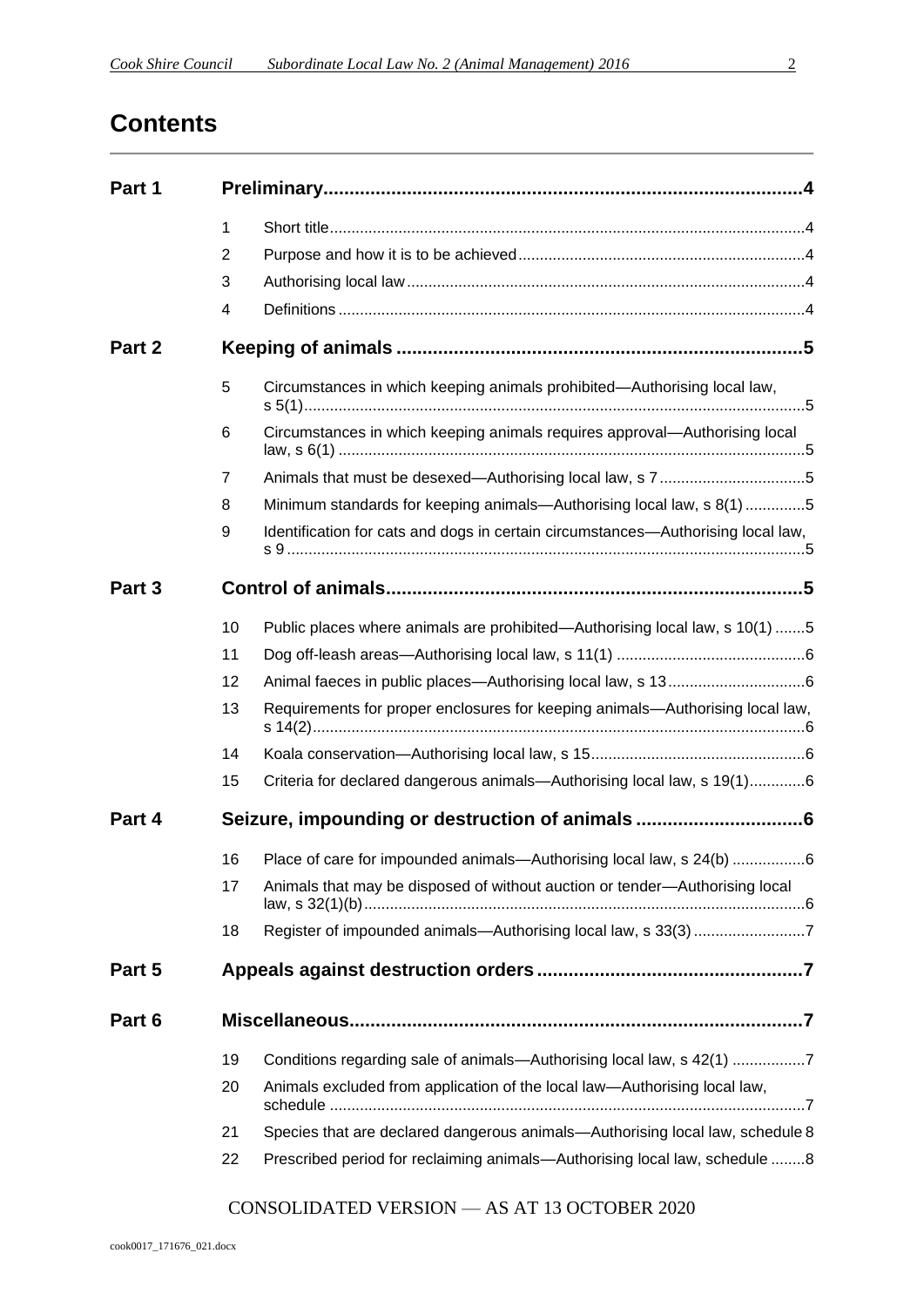| Part 7 |                                                                   |  |
|--------|-------------------------------------------------------------------|--|
|        | 23                                                                |  |
|        |                                                                   |  |
|        |                                                                   |  |
|        |                                                                   |  |
|        | Schedule 4 Minimum standards for keeping animals generally14      |  |
|        | Schedule 5 Minimum standards for keeping particular animals 16    |  |
|        |                                                                   |  |
|        |                                                                   |  |
|        | Schedule 8 Requirements for proper enclosures for animals 20      |  |
|        | Schedule 9 Requirements for keeping a dog in a koala area25       |  |
|        |                                                                   |  |
|        |                                                                   |  |
|        | Schedule 12 Requirements for keeping declared dangerous animals28 |  |
|        |                                                                   |  |
|        |                                                                   |  |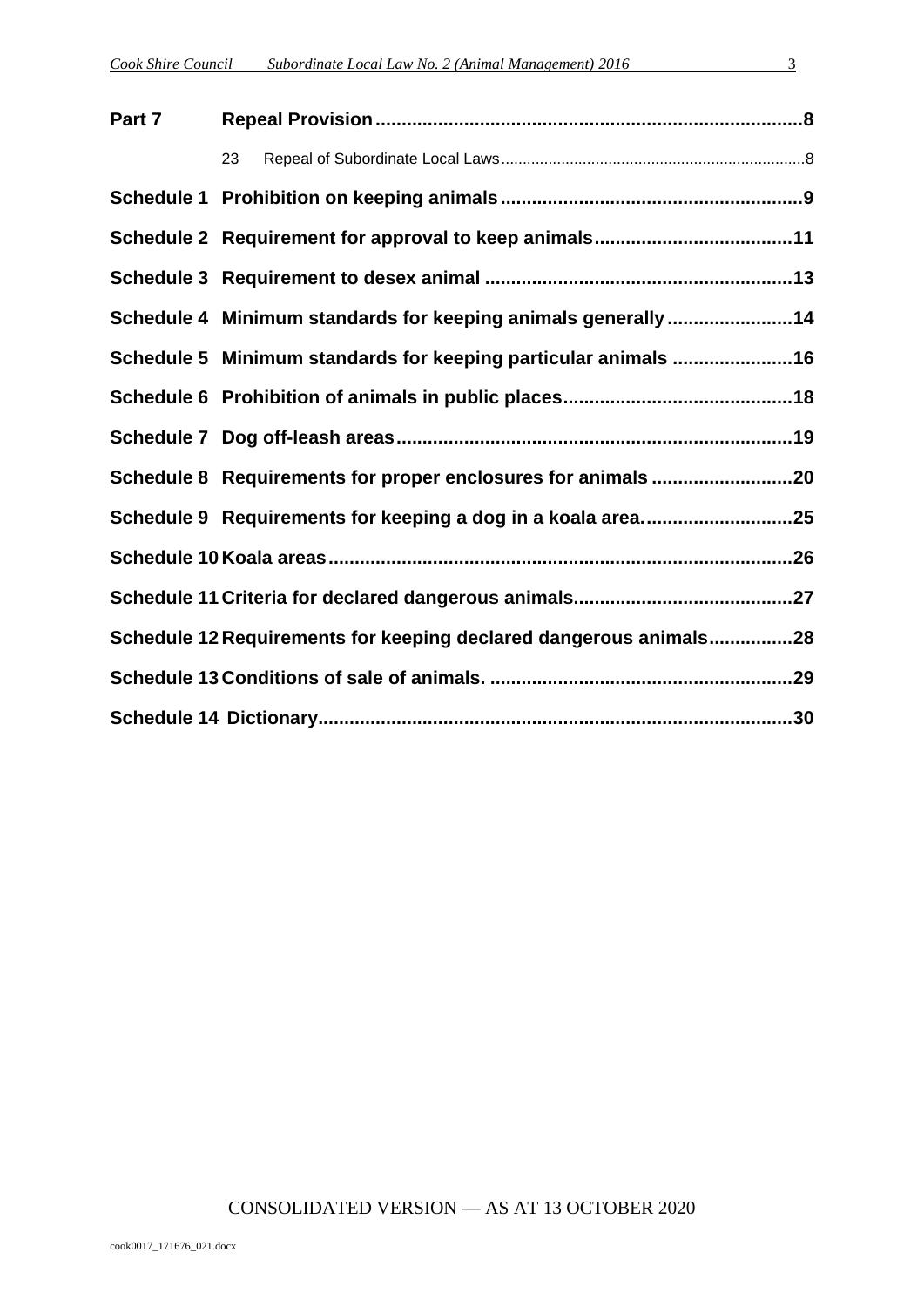#### <span id="page-3-1"></span><span id="page-3-0"></span>**1 Short title**

This subordinate local law may be cited as *Subordinate Local Law No. 2 (Animal Management) 2016.*

#### <span id="page-3-2"></span>**2 Purpose and how it is to be achieved**

- (1) The purpose of this subordinate local law is to supplement *Local Law No. 2 (Animal Management) 2016,* which provides for regulation of the keeping and control of animals within the local government's area.
- (2) The purpose is to be achieved by providing for—
	- (a) the circumstances in which the keeping of animals is prohibited or requires approval; and
	- (b) requirements for keeping animals, including minimum standards, mandatory desexing, proper enclosures, koala conservation and identification; and
	- (c) the control of animals in public places; and
	- (d) matters regarding the impounding of animals and the sale or disposal of impounded animals; and
	- (e) the conditions to be complied with by persons who offer animals, or a particular species of animals, for sale; and
	- (f) the declaration of a species of animal as a declared dangerous animal and the criteria for declaration of a specific animal as a declared dangerous animal.

#### <span id="page-3-3"></span>**3 Authorising local law**

The making of the provisions in this subordinate local law is authorised by *Local Law No. 2 (Animal Management) 2016* (the *authorising local law*)*.*

#### <span id="page-3-4"></span>**4 Definitions**

<span id="page-3-5"></span>(1) Particular words used in this subordinate local law have the same meaning as provided for in the authorising local law unless otherwise defined in Schedule 14 of this Subordinate Local Law.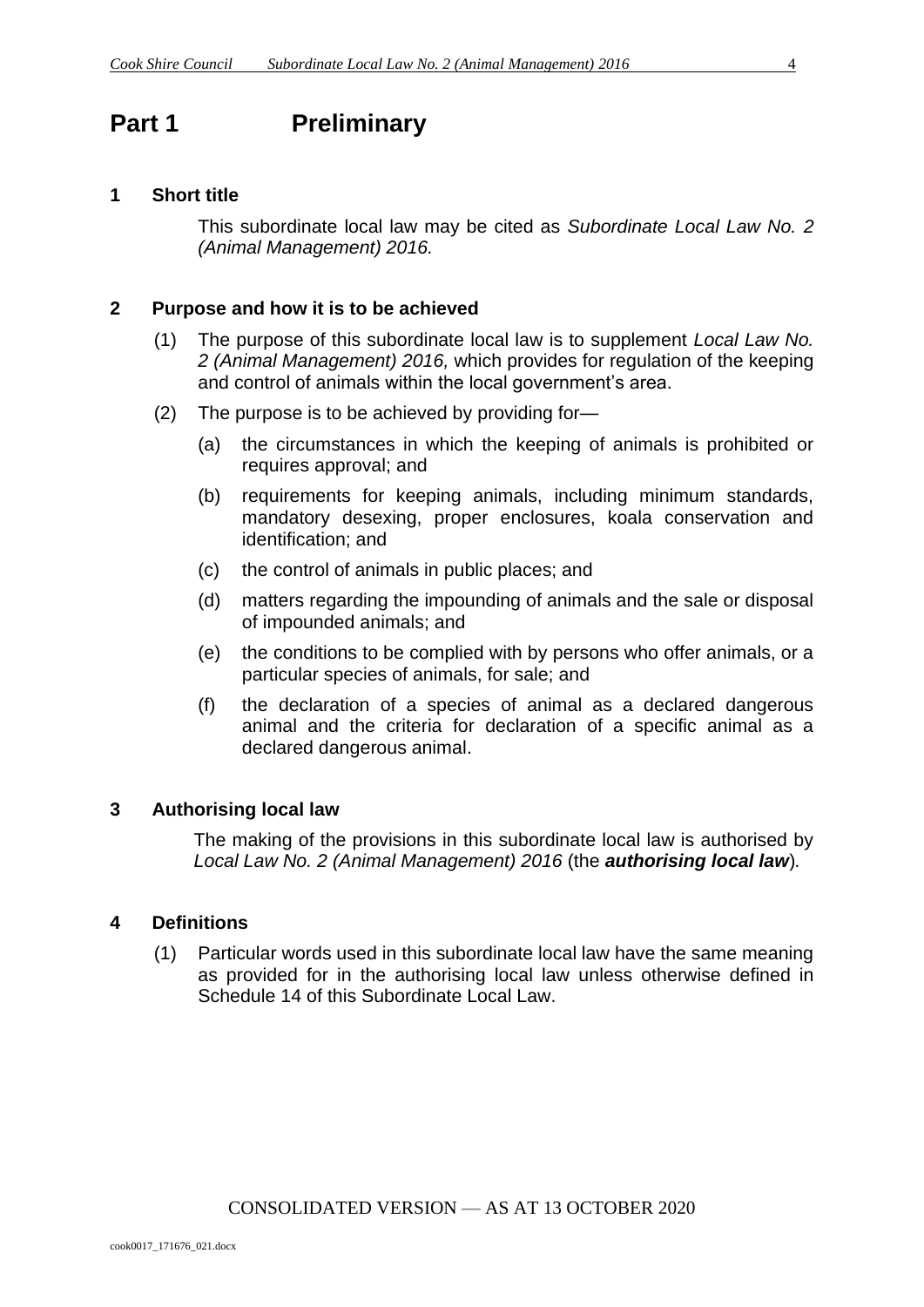## **Part 2 Keeping of animals**

#### <span id="page-4-0"></span>**5 Circumstances in which keeping animals prohibited—Authorising local law, s 5(1)**

For section 5(1) of the authorising local law, keeping an animal or animals mentioned in column 1 of schedule 1 is prohibited in the circumstances described in column 2 of schedule 1.

#### <span id="page-4-1"></span>**6 Circumstances in which keeping animals requires approval—Authorising local law, s 6(1)**

For section 6(1) of the authorising local law, keeping an animal or animals of the species or breed mentioned in column 1 of schedule 2 requires approval in the circumstances described in column 2 of schedule 2.

#### <span id="page-4-2"></span>**7 Animals that must be desexed—Authorising local law, s 7**

For section 7 of the authorising local law, an animal of the species or breed mentioned in column 1 of schedule 3 must be desexed once it reaches the age specified in column 2 of schedule 3 except in the circumstances described in column 3 of schedule 3.

#### <span id="page-4-3"></span>**8 Minimum standards for keeping animals—Authorising local law, s 8(1)**

- (1) For section 8(1) of the authorising local law, the minimum standards for the keeping of animals are set out in schedule 4.
- (2) For section 8(1) of the authorising local law, column 2 of schedule 5 sets out the minimum standards for keeping an animal of the species or breed mentioned in column 1 of schedule 5.

#### <span id="page-4-4"></span>**9 Identification for cats and dogs in certain circumstances—Authorising local law, s 9**

For section 9 of the authorising local law, the identification required for a cat or dog that is at a place other than the address stated in the registration notice for the cat or dog is the registration device mentioned in section 12(3) of the *Animal Management (Cats and Dogs) Act 2008*.

## <span id="page-4-5"></span>**Part 3 Control of animals**

#### <span id="page-4-6"></span>**10 Public places where animals are prohibited—Authorising local law, s 10(1)**

For section 10(1) of the authorising local law, the species or breeds of animals mentioned in column 2 of schedule 6 are prohibited in the public places described in column 1 of schedule 6.

#### CONSOLIDATED VERSION — AS AT 13 OCTOBER 2020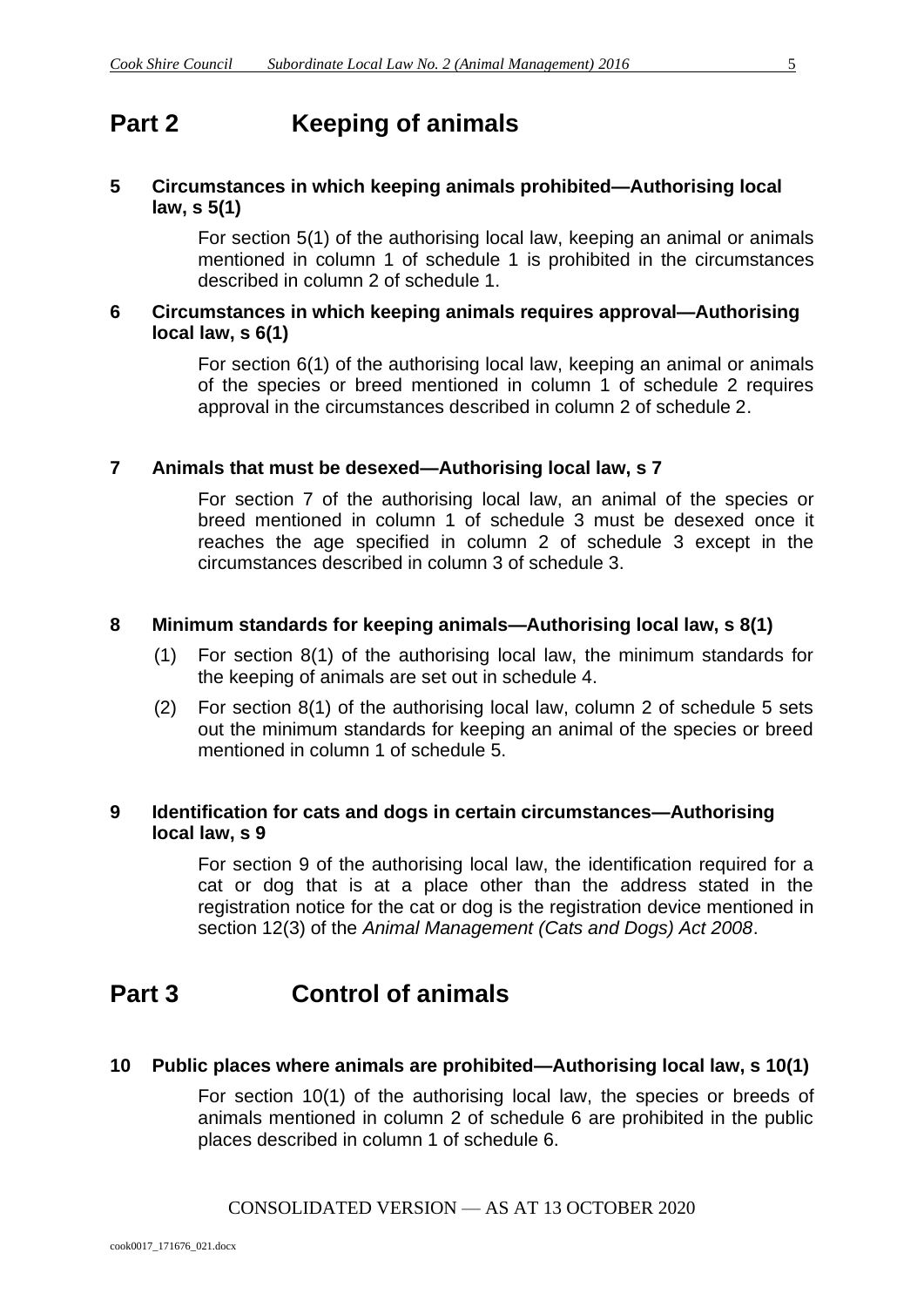#### <span id="page-5-0"></span>**11 Dog off-leash areas—Authorising local law, s 11(1)**

For section 11(1) of the authorising local law, the areas described in schedule 7 are designated as dog off-leash areas.

#### <span id="page-5-1"></span>**12 Animal faeces in public places—Authorising local law, s 13**

For section 13 of the authorising local law, no other animals are prescribed as animals whose faeces must be removed from a public place and disposed of in a sanitary way.

#### <span id="page-5-2"></span>**13 Requirements for proper enclosures for keeping animals—Authorising local law, s 14(2)**

For section 14(2) of the authorising local law, column 2 of schedule 8 sets out the requirements for proper enclosures for an animal of the species or breed mentioned in column 1 of schedule 8.

#### <span id="page-5-3"></span>**14 Koala conservation—Authorising local law, s 15**

- (1) For section 15(1) of the authorising local law, schedule 9 sets out the requirements for keeping a dog on land that is within a koala area.
- (2) For section 15(4) of the authorising local law, each area described in schedule 10 is designated as a koala area.

#### <span id="page-5-4"></span>**15 Criteria for declared dangerous animals—Authorising local law, s 19(1)**

For section 19(1) of the authorising local law, the criteria for declaring an animal as a declared dangerous animal are set out in schedule 11.

## <span id="page-5-5"></span>**Part 4 Seizure, impounding or destruction of animals**

#### <span id="page-5-6"></span>**16 Place of care for impounded animals—Authorising local law, s 24(b)**

For section 24(b) of the authorising local law, the place of care for animals impounded by the local government will include the following—

- (a) another local government authority; and
- (b) any veterinary surgery.

#### <span id="page-5-7"></span>**17 Animals that may be disposed of without auction or tender—Authorising local law, s 32(1)(b)**

For section 32(1)(b) of the authorising local law, the species, breeds or classes of animal that may be sold by private agreement, destroyed or disposed of in some other way are—

CONSOLIDATED VERSION — AS AT 13 OCTOBER 2020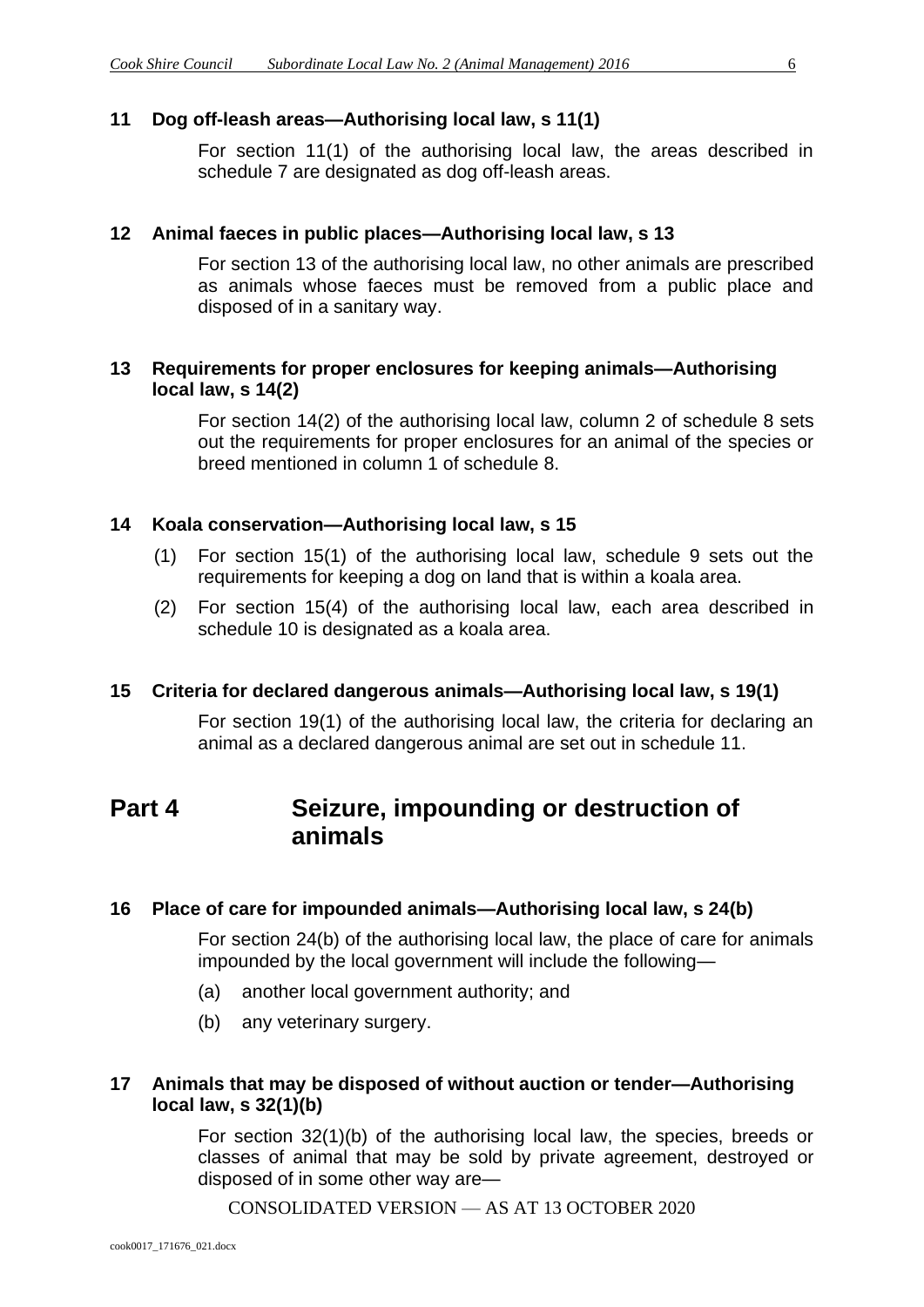- (a) dogs; and
- (b) cats; and
- (c) birds; and
- (d) emus, ostriches; and
- (e) small domestic animals.

#### <span id="page-6-0"></span>**18 Register of impounded animals—Authorising local law, s 33(3)**

For section 33(3) of the authorising local law, the register of impounded animals will be kept at the local government's public office.

### <span id="page-6-1"></span>**Part 5 Appeals against destruction orders**

*This part in the authorising local law does not contain any matters to be provided for by subordinate local law.*

#### <span id="page-6-2"></span>**Part 6 Miscellaneous**

#### <span id="page-6-3"></span>**19 Conditions regarding sale of animals—Authorising local law, s 42(1)**

For the purposes of section 42(1) of the authorising local law, persons who offer for sale an animal of a species or breed mentioned in column 1 of schedule 12 must comply with the conditions set out in column 2 of schedule 12.

#### **Dictionary**

#### <span id="page-6-4"></span>**20 Animals excluded from application of the local law—Authorising local law, schedule**

For the purposes of the definition of "*animal*" in the schedule to the authorising local law, the following species of animal are excluded from the application of the authorising local law—

- (a) Fish;
- (b) Insects;
- (c) Amphibians; and
- <span id="page-6-5"></span>(d) Reptiles.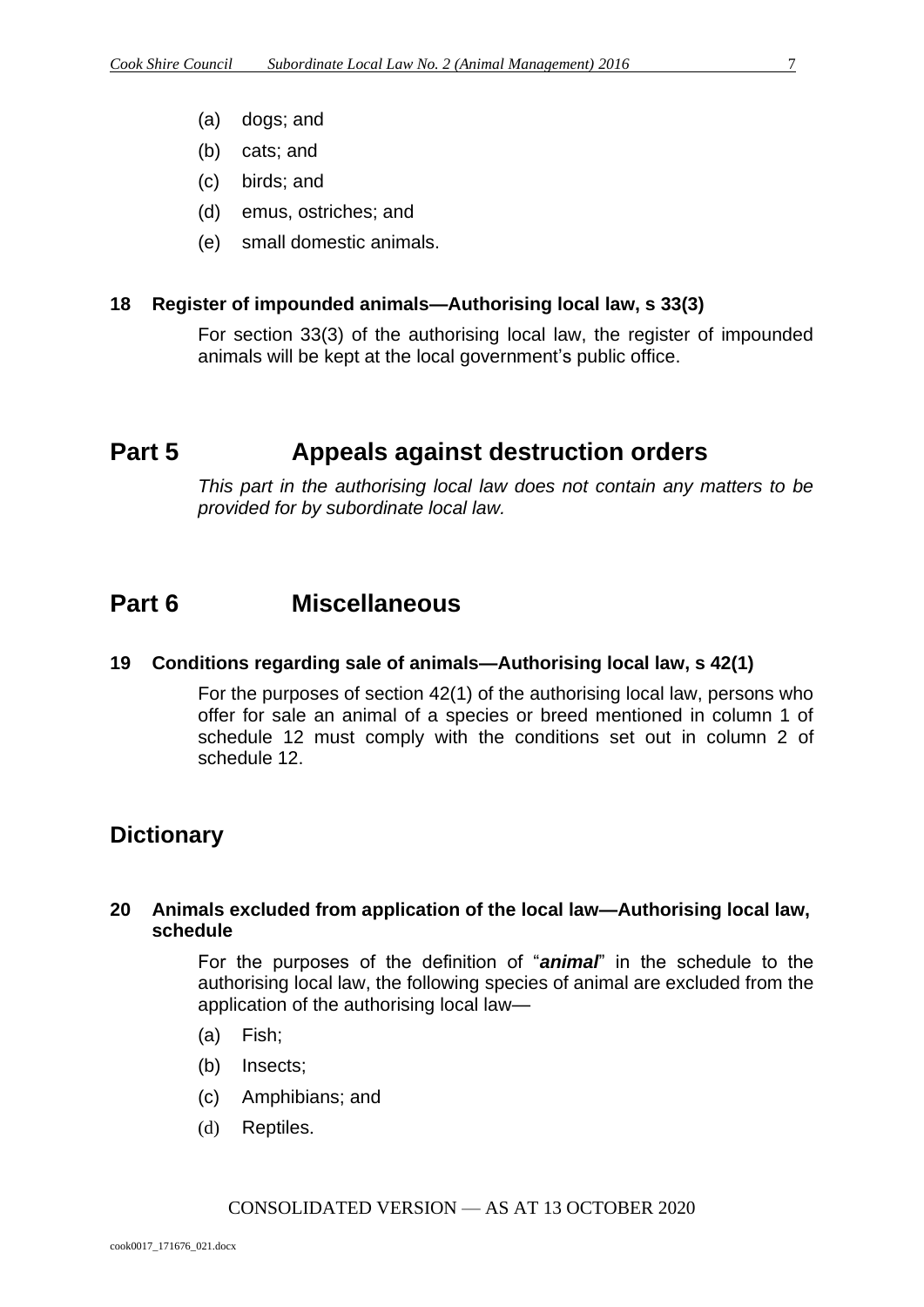#### **21 Species that are declared dangerous animals—Authorising local law, schedule**

For the purposes of the definition of "*declared dangerous animal*" in the schedule to the authorising local law, no species of animal is a declared dangerous animal.

#### <span id="page-7-0"></span>**22 Prescribed period for reclaiming animals—Authorising local law, schedule**

For the purposes of the definition of "*prescribed period*" in the schedule to the authorising local law, the period within which an animal may be reclaimed if the animal is —

- (a) registered with the local government is 5 days; or
- (b) not registered with the local government is 3 days,

commencing on the day a notice of impounding is given to a person or, if no notice is given to a person, on the day of the seizure.

## <span id="page-7-1"></span>**Part 7 Repeal Provision**

#### <span id="page-7-2"></span>**23 Repeal of Subordinate Local Laws**

The following subordinate local laws are repealed—

- (a) *Cook Shire Council Subordinate Local Law No. 6 (Keeping and Control of Animals) 2008*; and
- (b) *Cook Shire Council Subordinate Local Law No. 15 (Impounding of Animals) 2001.*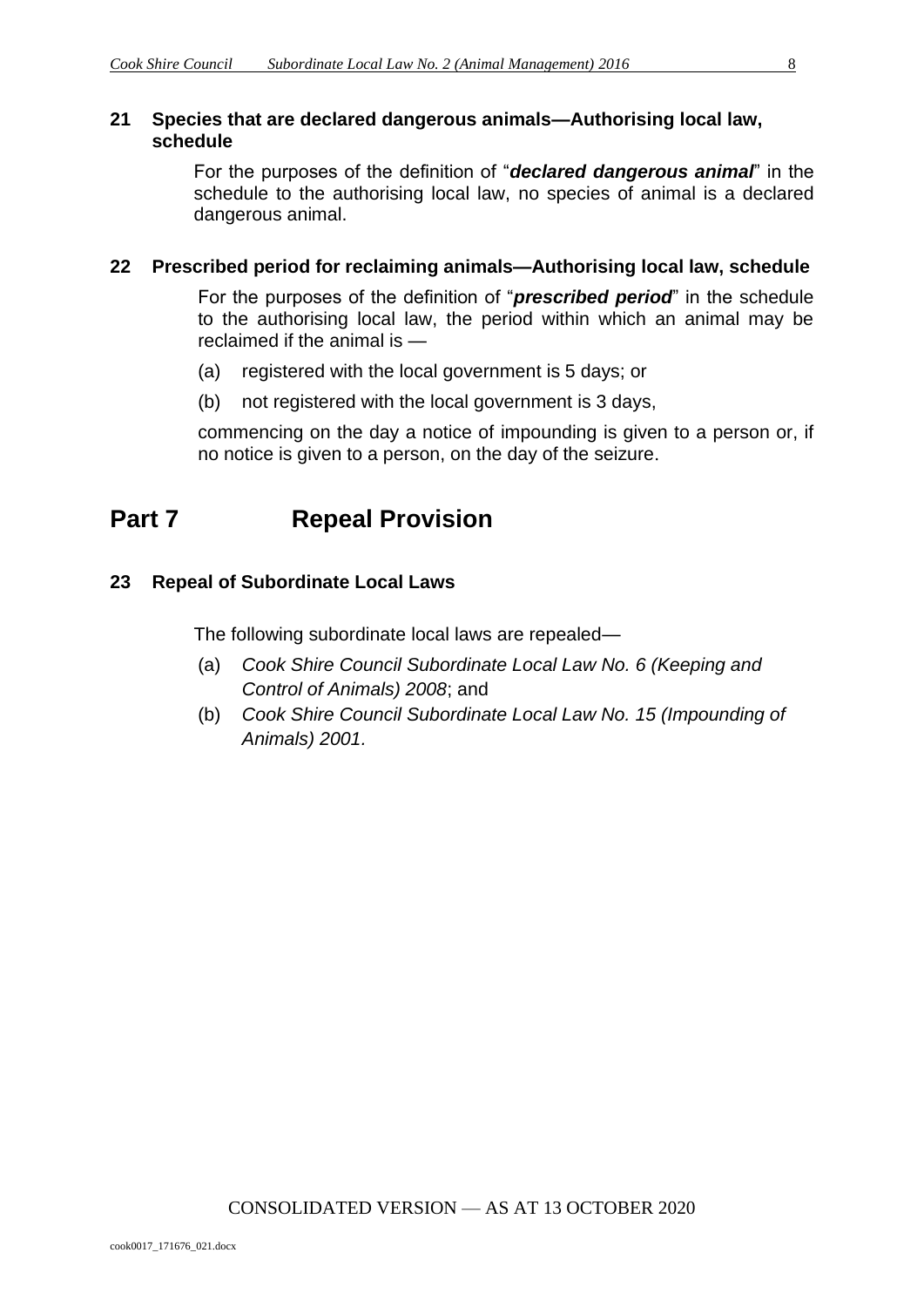## <span id="page-8-0"></span>**Schedule 1 Prohibition on keeping animals**

|                | <b>Column 1</b>                                                                                                                          | <b>Column 2</b>                                                                                                                                                                                        |  |  |
|----------------|------------------------------------------------------------------------------------------------------------------------------------------|--------------------------------------------------------------------------------------------------------------------------------------------------------------------------------------------------------|--|--|
|                | Animal                                                                                                                                   | Circumstances in which keeping of animal or<br>animals is prohibited                                                                                                                                   |  |  |
| 1              | Dog                                                                                                                                      | Keeping more than 2 dogs over the age of 12<br>(a)<br>weeks on an allotment with an area less than or<br>equal to 350 $m2$ or in a multiple dwelling in an urban<br>area is prohibited.                |  |  |
|                |                                                                                                                                          | Keeping any of the following breeds, or cross<br>(b)<br>breeds of any of the following breeds, are prohibited<br>anywhere in the local government area-                                                |  |  |
|                |                                                                                                                                          | American Pit Bull Terrier or Pit Bull Terrier;<br>(i)<br>and                                                                                                                                           |  |  |
|                |                                                                                                                                          | (ii)<br>Dogo Argentino; and                                                                                                                                                                            |  |  |
|                |                                                                                                                                          | (iii)<br>Fila Brasileiro; and                                                                                                                                                                          |  |  |
|                |                                                                                                                                          | (iv)<br>Japanese Tosa; and                                                                                                                                                                             |  |  |
|                |                                                                                                                                          | Perro de Presa Canario or Presa Canario.<br>(v)                                                                                                                                                        |  |  |
| $\overline{2}$ | <b>Guard/Security</b><br>Dog                                                                                                             | Keeping more than 4 guard dogs over the age of 12<br>weeks at any one place is prohibited.                                                                                                             |  |  |
| 3              | Livestock that is a<br>horse, cattle,<br>mule, donkey,<br>buffalo, camel,<br>deer, Ilama, and<br>alpaca excluding<br>stallions and bulls | Keeping a horse, cattle, mule, donkey, buffalo, camel,<br>deer, Ilama, or alpaca in an urban area on an allotment<br>with an area less than 5000 $m2$ is prohibited.                                   |  |  |
| 5              | Stallions & bulls                                                                                                                        | Keeping a stallion or bull in an urban area is prohibited.                                                                                                                                             |  |  |
| 6              | Sheep & goats                                                                                                                            | Keeping a sheep or goat on an allotment with an area<br>less than $2500 \text{ m}^2$ in an urban area is prohibited.                                                                                   |  |  |
| 7              | Pigs                                                                                                                                     | (a)<br>Keeping in an urban area is prohibited.<br>(b)<br>Keeping more than 4 pigs over the age of 12<br>weeks on an allotment with an area less than<br>10,000 m2 outside the urban area is prohibited |  |  |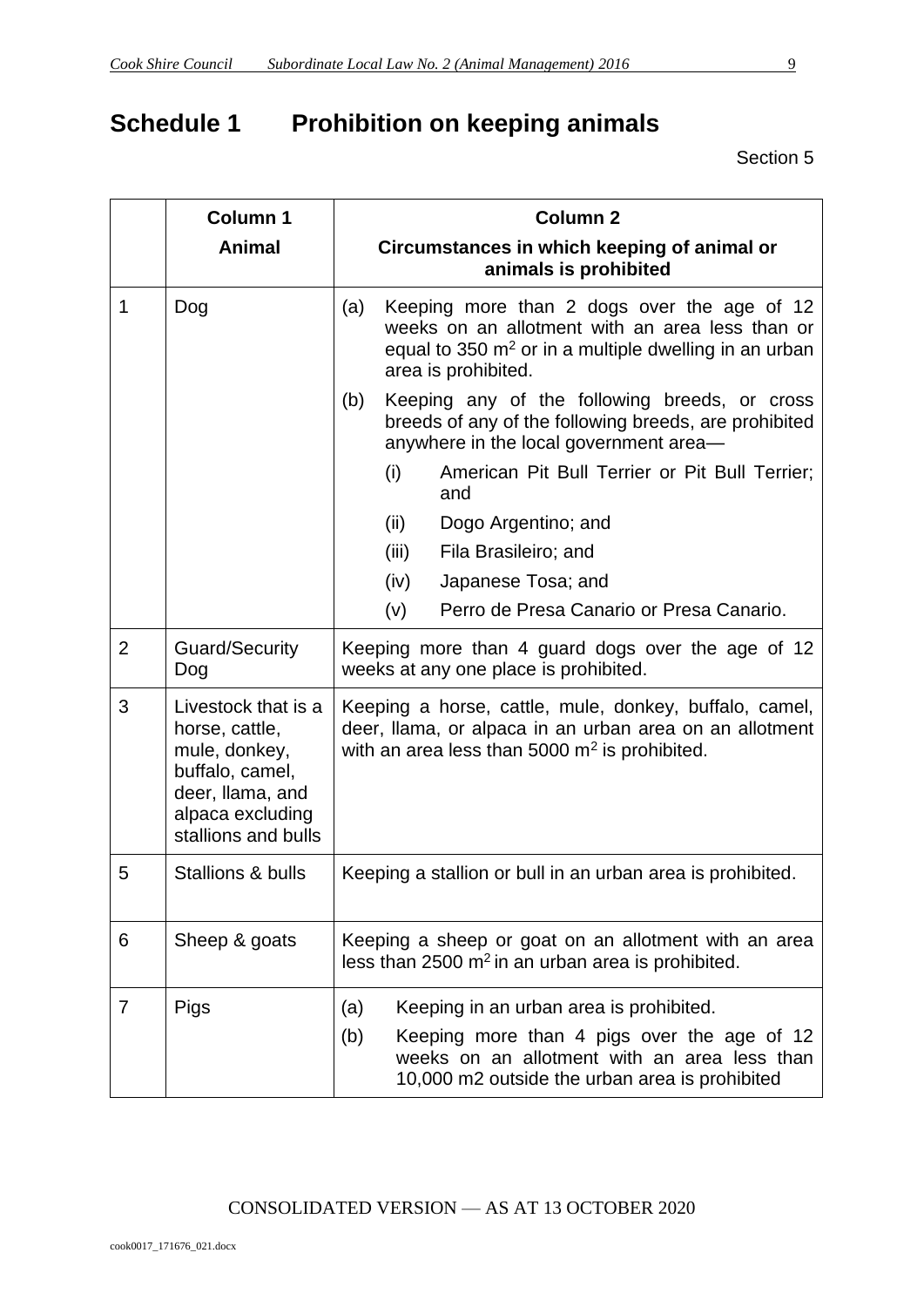| 8  | <b>Bees</b>                                                                         | Keeping a hive on an allotment with an area less<br>(a)<br>than 400 m2 in an urban area is prohibited.                                                                             |  |
|----|-------------------------------------------------------------------------------------|------------------------------------------------------------------------------------------------------------------------------------------------------------------------------------|--|
|    |                                                                                     | Keeping more than 2 hives on an allotment with<br>(b)<br>an area greater than 400 m2 and less than 1000<br>m2.in an urban area is prohibited.                                      |  |
|    |                                                                                     | Keeping more than 5 hives on an allotment area<br>(c)<br>greater than 1000 m2 and less than 2000 m2 in an<br>urban area is prohibited.                                             |  |
|    |                                                                                     | Keeping more than 10 hives on an allotment area<br>(d)<br>greater than 2000 $m^2$ and less than 4000 $m^2$ in an<br>urban is prohibited.                                           |  |
| 9  | Cockatoo, galah,<br>corella, cockatiel,<br>magpie and the<br>like                   | Keeping more than 2 birds on an allotment with an area<br>less than 2500 $m2$ or in a multiple dwelling in an urban<br>area is prohibited.                                         |  |
| 10 | Caged Birds<br>(Budgerigar,<br>canary, finch,<br>lovebirds, parrots<br>and the like | Keeping more than 4 birds on an allotment with an area<br>less than or equal to 350 $m2$ in an urban area is<br>prohibited.                                                        |  |
| 11 | Emu, Ostrich and<br>the like                                                        | Keeping an emu or an ostrich in an urban area is<br>prohibited.                                                                                                                    |  |
| 12 | Pigeons                                                                             | Keeping Pigeons on an allotment with an area less than<br>or equal to 350 $m2$ or in a multiple dwelling in an urban<br>area is prohibited.                                        |  |
| 13 | Rooster,<br>Peacock. Pea<br>Hen, Guinea Fowl<br>or Pheasant                         | Keeping a Rooster, Peacock. Pea Hen, Guinea Fowl or<br>Pheasant in an urban area is prohibited.                                                                                    |  |
| 14 | <b>Domestic Hens</b>                                                                | (a)<br>Keeping a hen on an allotment with an area less<br>than or equal to 350 $m2$ or in a multiple dwelling in<br>an urban area is prohibited.                                   |  |
|    |                                                                                     | (b)<br>Keeping more than 5 hens on an allotment with an<br>area greater than 350 $m^2$ and less than 500 $m^2$ in<br>an urban area is prohibited.                                  |  |
| 15 | Geese, Turkey,<br>Ducks and the<br>like                                             | (a)<br>Keeping a goose turkey, duck or similar bird on an<br>allotment with an area less than or equal to 350<br>$m2$ or in a multiple dwelling in an urban area is<br>prohibited. |  |
|    |                                                                                     | Keeping more than 2 birds on an allotment with an<br>(b)<br>area greater than 350 $m2$ and less than 500 $m2$ in<br>an urban area is prohibited.                                   |  |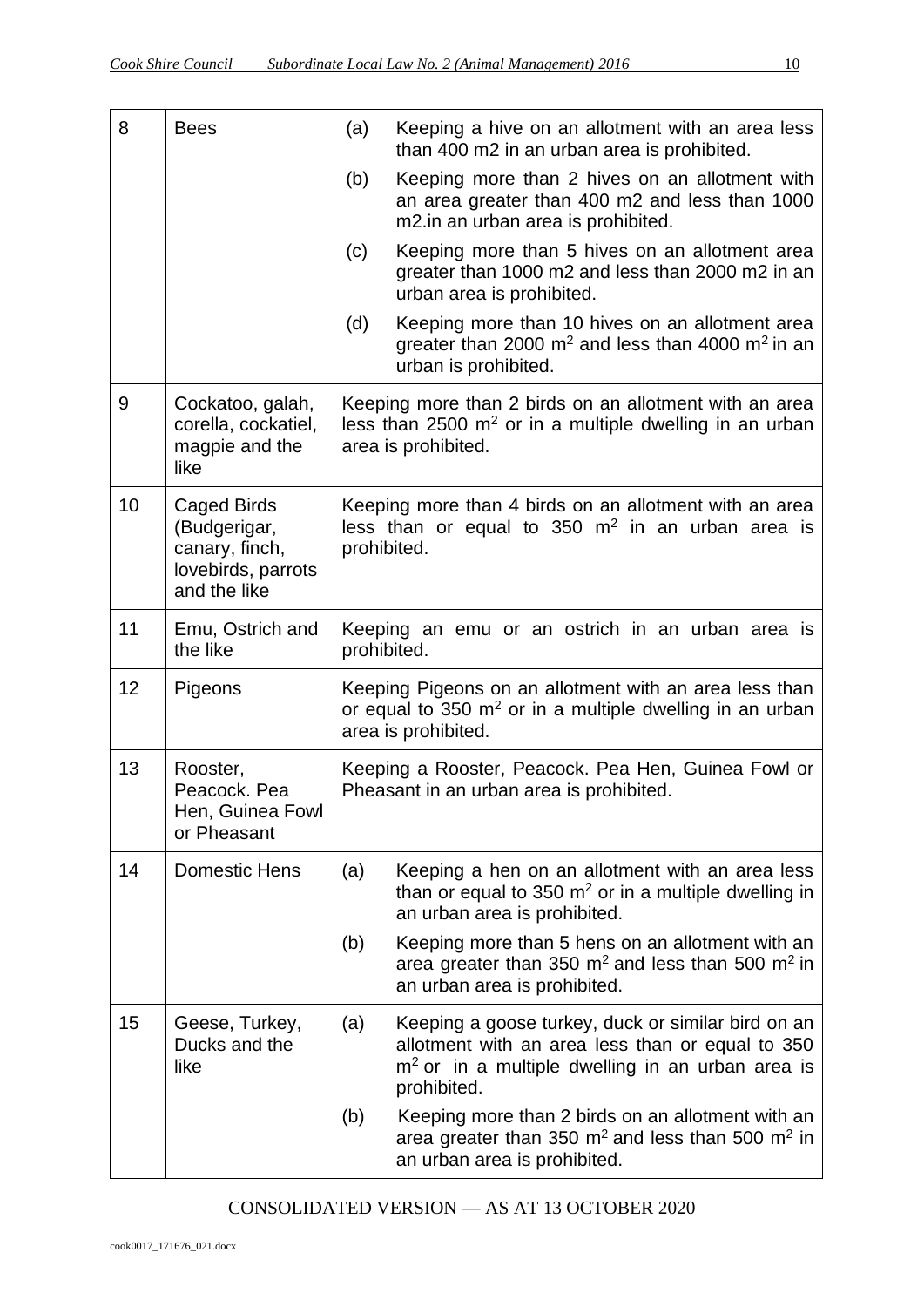## <span id="page-10-0"></span>**Schedule 2 Requirement for approval to keep animals** 1

|                | <b>Column 1</b><br><b>Species or breed</b><br>of animal                                                                             | <b>Column 2</b><br>Circumstances in which keeping of animal or<br>animals requires approval                                                                                                                                                                                                                             |
|----------------|-------------------------------------------------------------------------------------------------------------------------------------|-------------------------------------------------------------------------------------------------------------------------------------------------------------------------------------------------------------------------------------------------------------------------------------------------------------------------|
| 1              | Dog                                                                                                                                 | Approval is required to keep-<br>up to 2 dogs in a multiple dwelling in an urban area;<br>(a)<br>(b)<br>2 dogs on an allotment with an area less than or<br>equal to 350 m2 in an urban area;<br>3 or more dogs over the age of 12 weeks on an<br>(c)<br>allotment with an area greater than 350 m2 in an<br>urban area |
|                | Guard/security<br>dog                                                                                                               | Approval is required to keep 1 or more guard/security<br>dogs over the age of 12 weeks in an urban area.                                                                                                                                                                                                                |
| 3              | Cats                                                                                                                                | Approval is required to keep 3 or more cats over the age<br>of 12 weeks on an allotment in an urban area.                                                                                                                                                                                                               |
| $\overline{4}$ | Livestock (Horse,<br>cattle, mule,<br>donkey, buffalo,<br>camel, deer,<br>llama, and alpaca<br>excluding<br>stallions and<br>bulls) | Approval is required to keep livestock on an allotment<br>with an area greater than 5000 $m2$ in an urban area.                                                                                                                                                                                                         |
| 5              | <b>Stallions or bulls</b>                                                                                                           | Not applicable.                                                                                                                                                                                                                                                                                                         |
| 6              | Sheep or goats                                                                                                                      | Approval is required to keep a sheep or goat on an<br>allotment in an urban area with an area greater than<br>2500 $m^2$ .                                                                                                                                                                                              |
| 7              | Pigs                                                                                                                                | Approval is required to keep more than 4 pigs over the<br>age of 12 weeks on an allotment with an area greater<br>than 10,000 m <sup>2</sup> .                                                                                                                                                                          |
| 8              | <b>Bees</b>                                                                                                                         | Approval is required to keep more than-<br>2 hives on an allotment in an urban area with an<br>(a)<br>area greater than 400 m2 and less than 1000 m2;                                                                                                                                                                   |

<sup>&</sup>lt;sup>1</sup> See *Local Law No.1 (Administration) 2016* and *Subordinate Local Law No.1 (Administration) 2016* in relation to the requirements and processes for approvals (e.g. form of application for approval, documents and materials that must accompany applications, criteria for granting approval, conditions that must be imposed on approvals, conditions that will ordinarily be imposed on approvals, term of approval, third party certification of applications).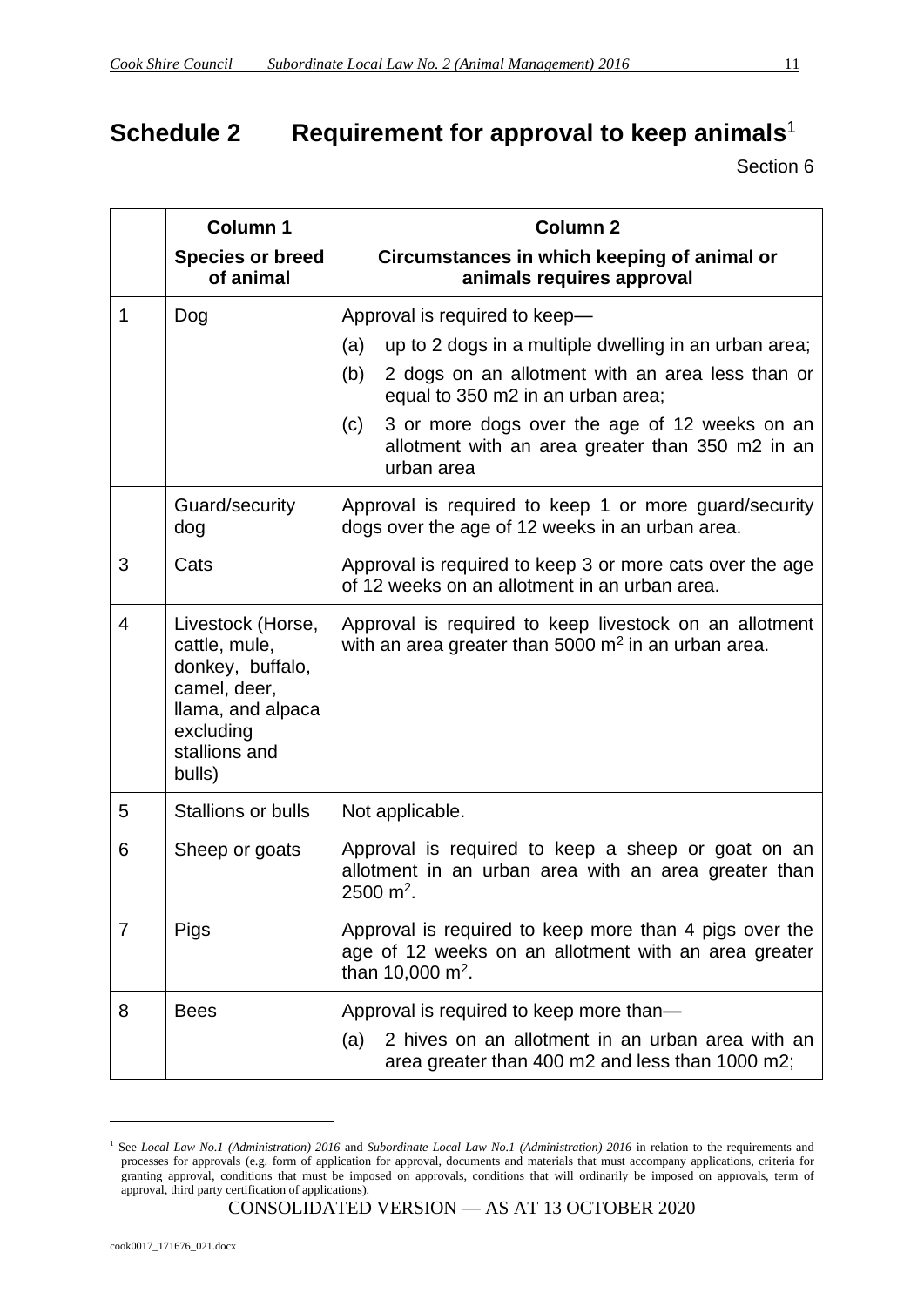|    |                                                          | 5 hives on an allotment in an urban area with an<br>(b)<br>area greater than 1000 m2 and less than 2000 m2;<br>or<br>(c)<br>10 hives on an allotment in an urban area with area<br>greater than 2000 m2 and less than 4000 m2. |  |
|----|----------------------------------------------------------|--------------------------------------------------------------------------------------------------------------------------------------------------------------------------------------------------------------------------------|--|
| 9  | Cockatoo, galah,<br>corella, cockatiel<br>and the like   | Approval is required to keep more than 2 birds on an<br>allotment in an urban area with an area greater than<br>$2500 \text{ m}^2$ .                                                                                           |  |
| 10 | Caged birds<br>(budgerigar,                              | Approval is required to keep more than-<br>10 birds on an allotment in an urban area with an<br>(a)                                                                                                                            |  |
|    | canary, finch,<br>lovebirds, parrots                     | area greater than 350 m2 and less than 500 m2                                                                                                                                                                                  |  |
|    | and the like                                             | 20 birds on an allotment in an urban area with an<br>(b)<br>area greater than 500 m2.                                                                                                                                          |  |
| 11 | Emu, ostrich and<br>the like                             | Not applicable.                                                                                                                                                                                                                |  |
| 12 | Pigeons                                                  | Approval is required to keep more than-                                                                                                                                                                                        |  |
|    |                                                          | (a)<br>10 birds on an allotment in an urban area with an<br>area greater than 350 $m2$ and less than 500 $m2$ .                                                                                                                |  |
|    |                                                          | 20 birds on an allotment in an urban area with an<br>(b)<br>area greater than 500 $m2$ .                                                                                                                                       |  |
| 13 | Rooster, peacock.<br>pea hen, guinea<br>fowl or pheasant | Not applicable.                                                                                                                                                                                                                |  |
| 14 | Domestic hens                                            | Approval is required to keep more than 10 domestic<br>hens on an allotment in an urban area with an area<br>greater than 500 $m2$ in an urban area.                                                                            |  |
| 15 | Geese, turkeys<br>ducks and the like                     | Approval is required to keep more than 3 birds on an<br>allotment in an urban area with an area greater than 500<br>$m2$ .                                                                                                     |  |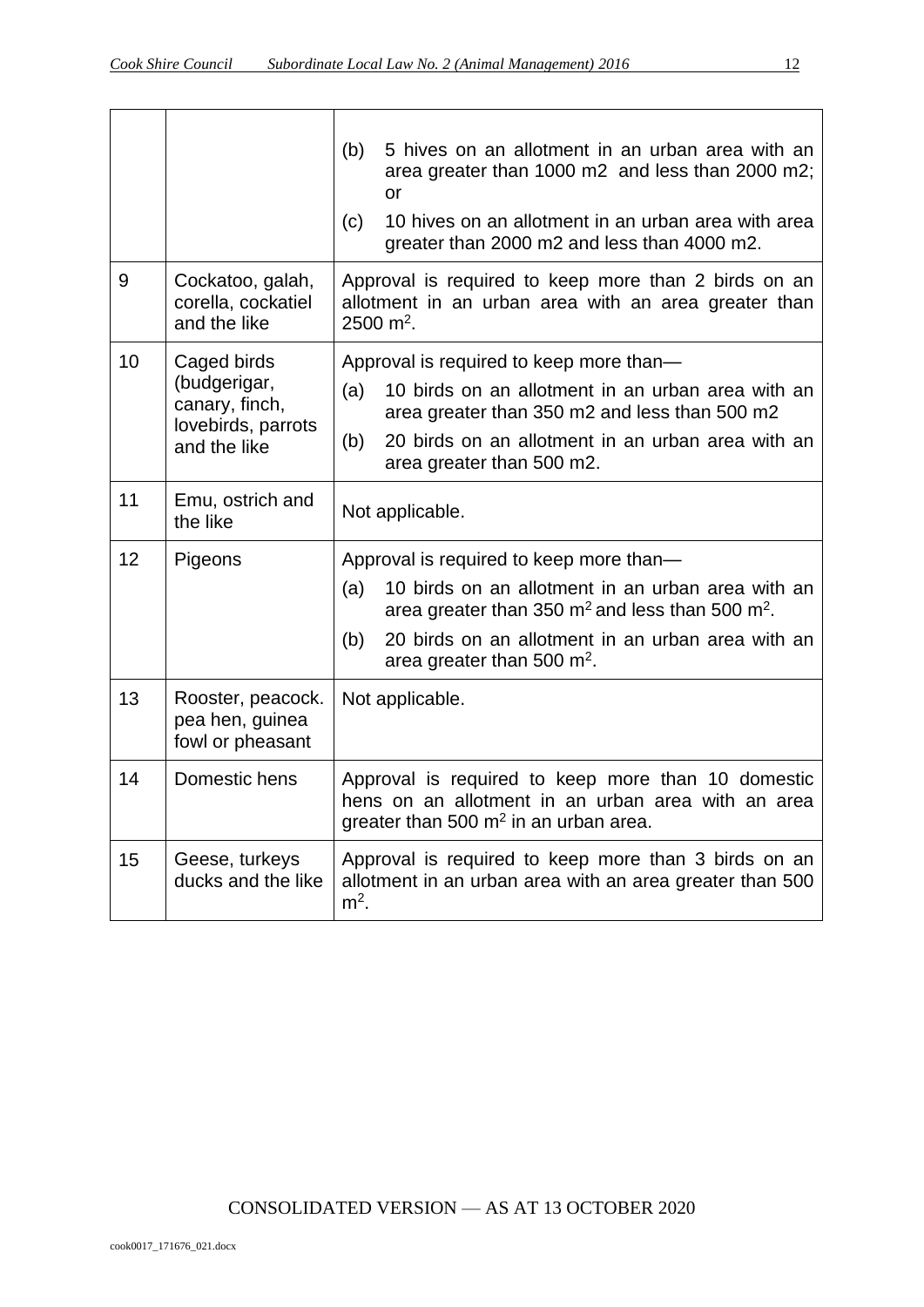## <span id="page-12-0"></span>**Schedule 3 Requirement to desex animal**

Section 7

*This schedule has been intentionally left blank.*

CONSOLIDATED VERSION — AS AT 13 OCTOBER 2020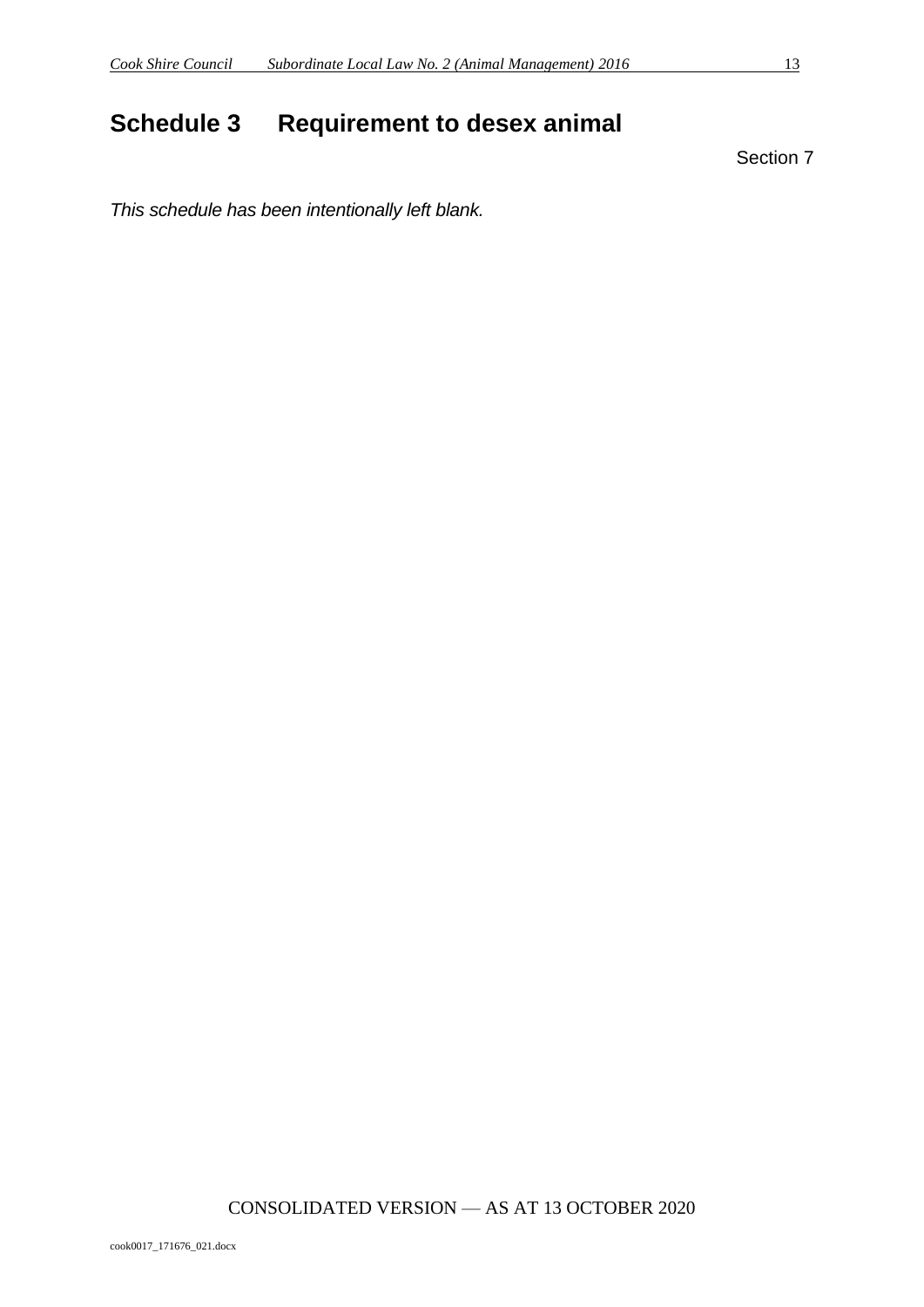## <span id="page-13-0"></span>**Schedule 4 Minimum standards for keeping animals generally**

Section 8(1)

- 1 The person keeping the animal must ensure that—
	- (a) the animal does not–
		- (i) cause a nuisance; or
		- (ii) expose the health and safety of other persons and animals to significant risk; or
		- (iii) create a reasonable apprehension in the minds of other persons of a significant risk to health and safety of persons, other animals or that animal.
	- (b) waste waters from enclosures are drained in a nuisance free manner and that run-off is kept off adjoining land; and
	- (c) excreta, food scraps, and other material that is, or is likely to become, offensive is collected at least once in each day and, if not immediately disposed of, is kept in a fly proof container; and
	- (d) any enclosure in which an animal is kept is kept in a clean and sanitary condition, free from dust and odour and properly maintained in an aesthetically acceptable condition; and
	- (e) the area available to the animal kept on the premises is appropriately sized so that the animal can be effectively and comfortably kept; and
	- (f) any animal food is stored in an impervious fly proof and vermin proof receptacle or in an impervious fly proof and vermin proof storeroom facility; and
	- (g) all animals kept on the premises are provided with and have access to adequate shelter, drinking water and appropriate food; and
	- (h) any enclosure used for the purpose of keeping an animal is thoroughly cleaned each week and effectively treated with an insecticide at least twice a year; and
	- (i) upon discovering the existence of a dead animal, immediately dispose of the remains of the dead animal so as not to cause a nuisance. The remains must not be disposed of on or in a public place.
- 2 A nuisance occurs if an authorised officer considers there is sufficient evidence that people in nearby properties are being affected by the activity of the offending animal.

#### *Examples—*

*Animal noise is a nuisance if it disrupts a person:—*

- *(a) holding a conversation; or*
- *(b) watching television; or*
- *(c) listening to a radio or recorded material; or*
- *(d) sleeping.*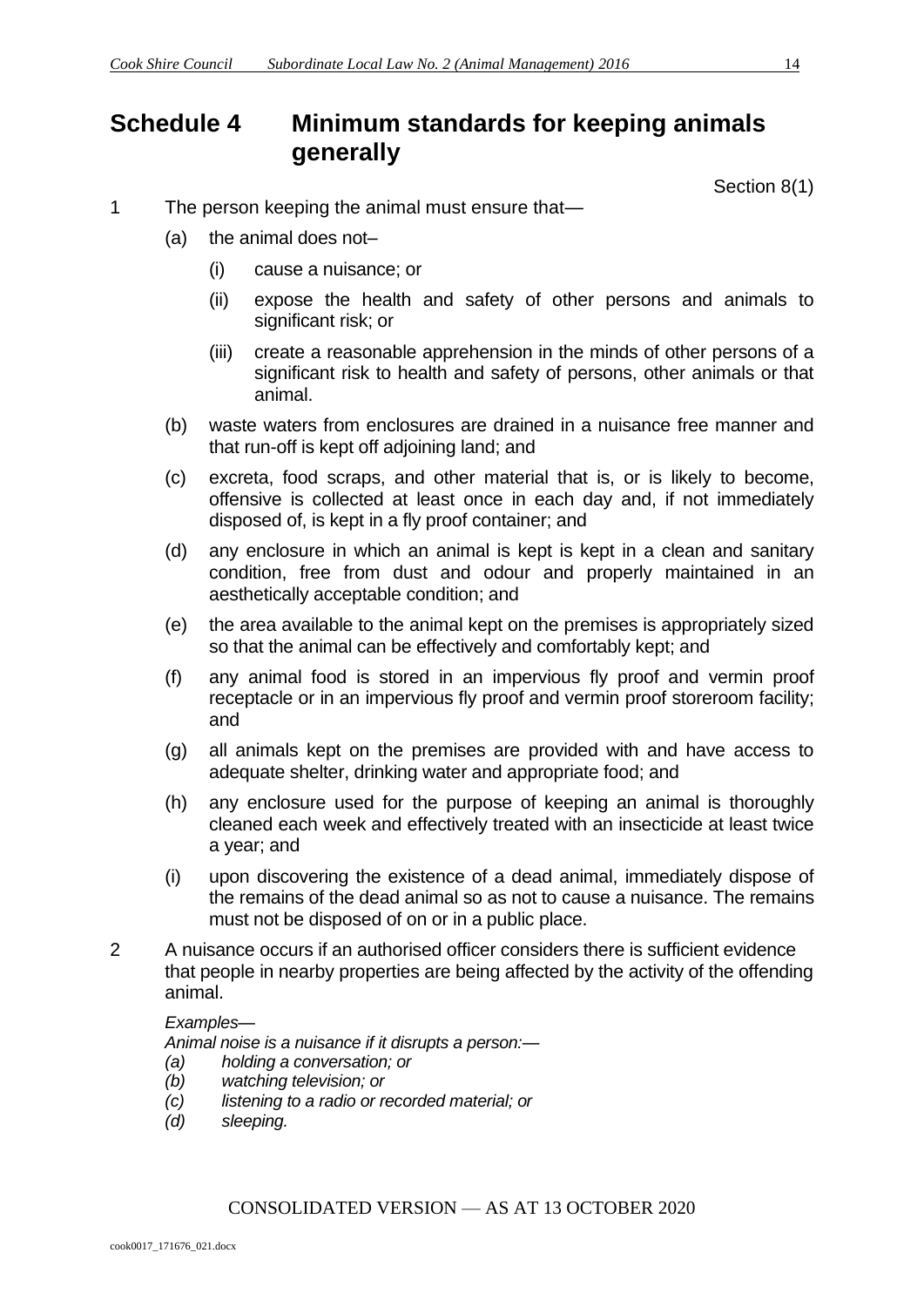- *(a) an animal enclosure not being cleaned regularly; and/or*
- *(b) the waste from an animal enclosure not being disposed in an acceptable manner.*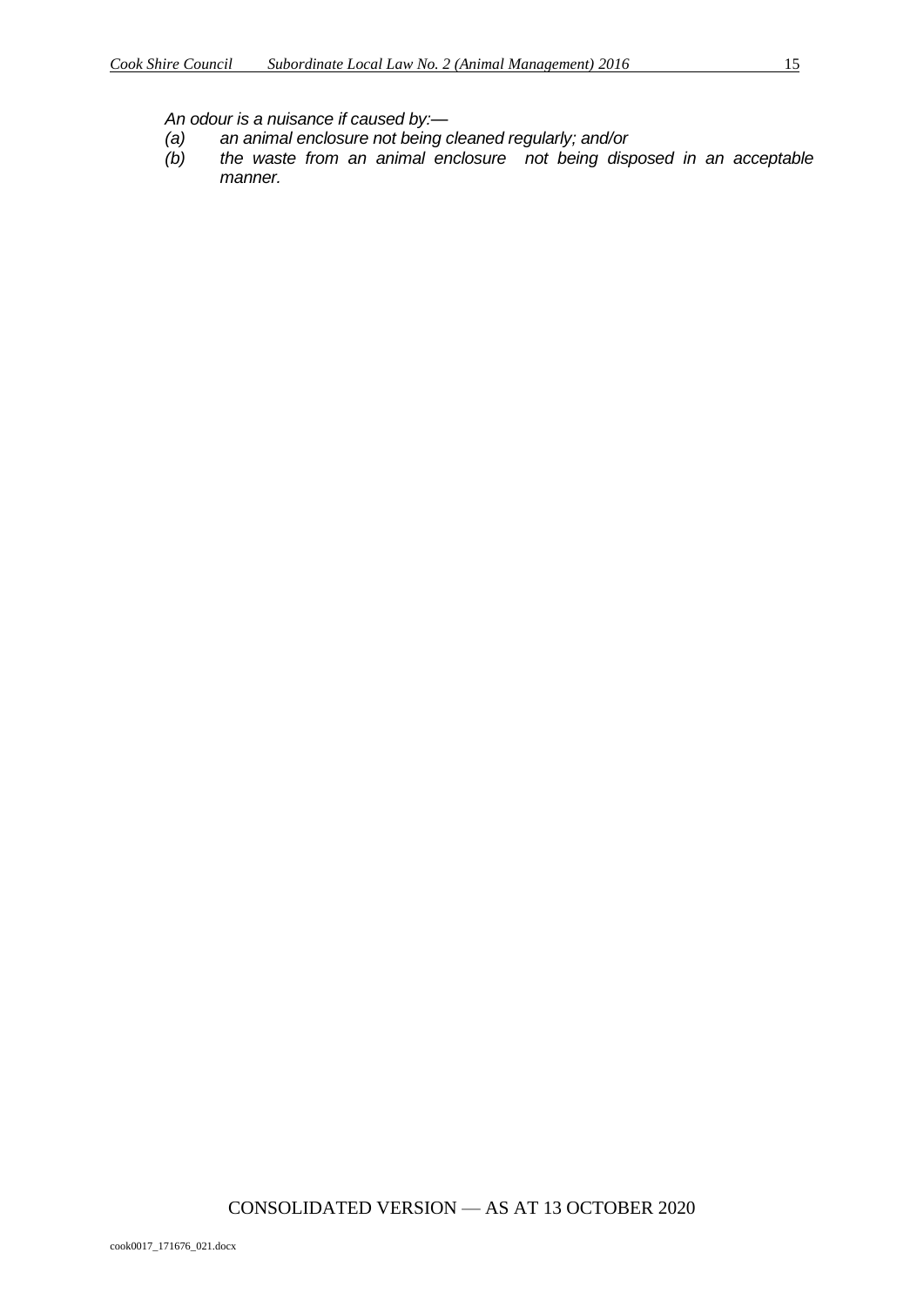## <span id="page-15-0"></span>**Schedule 5 Minimum standards for keeping particular animals**

Section 8(2)

|                | <b>Column 1</b><br><b>Species or breed</b><br>of animal                                                                          | <b>Column 2</b><br>Minimum standards for keeping animals                                                                                                                                                                                                                                                                                                                                                                                                                                                                                                                                                                            |  |
|----------------|----------------------------------------------------------------------------------------------------------------------------------|-------------------------------------------------------------------------------------------------------------------------------------------------------------------------------------------------------------------------------------------------------------------------------------------------------------------------------------------------------------------------------------------------------------------------------------------------------------------------------------------------------------------------------------------------------------------------------------------------------------------------------------|--|
| 1              | Dogs                                                                                                                             | No additional standards.                                                                                                                                                                                                                                                                                                                                                                                                                                                                                                                                                                                                            |  |
| $\overline{2}$ | Guard/security dogs                                                                                                              | No additional standards.                                                                                                                                                                                                                                                                                                                                                                                                                                                                                                                                                                                                            |  |
| 3              | Cats                                                                                                                             | No additional standards.                                                                                                                                                                                                                                                                                                                                                                                                                                                                                                                                                                                                            |  |
| 4              | Livestock (horse,<br>cattle, mule,<br>donkey, buffalo,<br>camel, deer, llama,<br>and alpaca<br>excluding stallions<br>and bulls) | (a) Where the grazing behaviour of an animal is causing<br>or is likely to cause damage to neighbouring property,<br>the occupier of the land where the animal is kept<br>shall take all reasonable measures to effectively<br>isolate the animal from the property at risk, to the<br>satisfaction of an authorised person.<br>Reasonable measures may include the construction<br>of a fence to achieve a 3 metre set-back from<br>affected property boundaries. The fence is to be<br>constructed to the satisfaction of an authorised<br>person.<br>(b) The density of animals is to be one animal per 5000<br>m <sub>2</sub> . |  |
| 5              | <b>Stallions and bulls</b>                                                                                                       | No additional standards.                                                                                                                                                                                                                                                                                                                                                                                                                                                                                                                                                                                                            |  |
| 6              | Sheep and goats                                                                                                                  | The density of animals is to be one animal per 2500 $m2$ .                                                                                                                                                                                                                                                                                                                                                                                                                                                                                                                                                                          |  |
| 7              | Pigs                                                                                                                             | No additional standards.                                                                                                                                                                                                                                                                                                                                                                                                                                                                                                                                                                                                            |  |
| 8              | <b>Bees</b>                                                                                                                      | The keeping of bees on an allotment must be conducted<br>in accordance with the Code of Practice for Urban<br>Beekeeping in Queensland.                                                                                                                                                                                                                                                                                                                                                                                                                                                                                             |  |
| 9              | Cockatoo, galah,<br>corella, cockateil<br>and the like                                                                           | No additional standards.                                                                                                                                                                                                                                                                                                                                                                                                                                                                                                                                                                                                            |  |
| 10             | Caged birds<br>(budgerigar, canary,<br>finch, lovebirds,<br>parrots and the like                                                 | No additional standards.                                                                                                                                                                                                                                                                                                                                                                                                                                                                                                                                                                                                            |  |
| 11             | Emu, ostrich and<br>No additional standards.<br>the like                                                                         |                                                                                                                                                                                                                                                                                                                                                                                                                                                                                                                                                                                                                                     |  |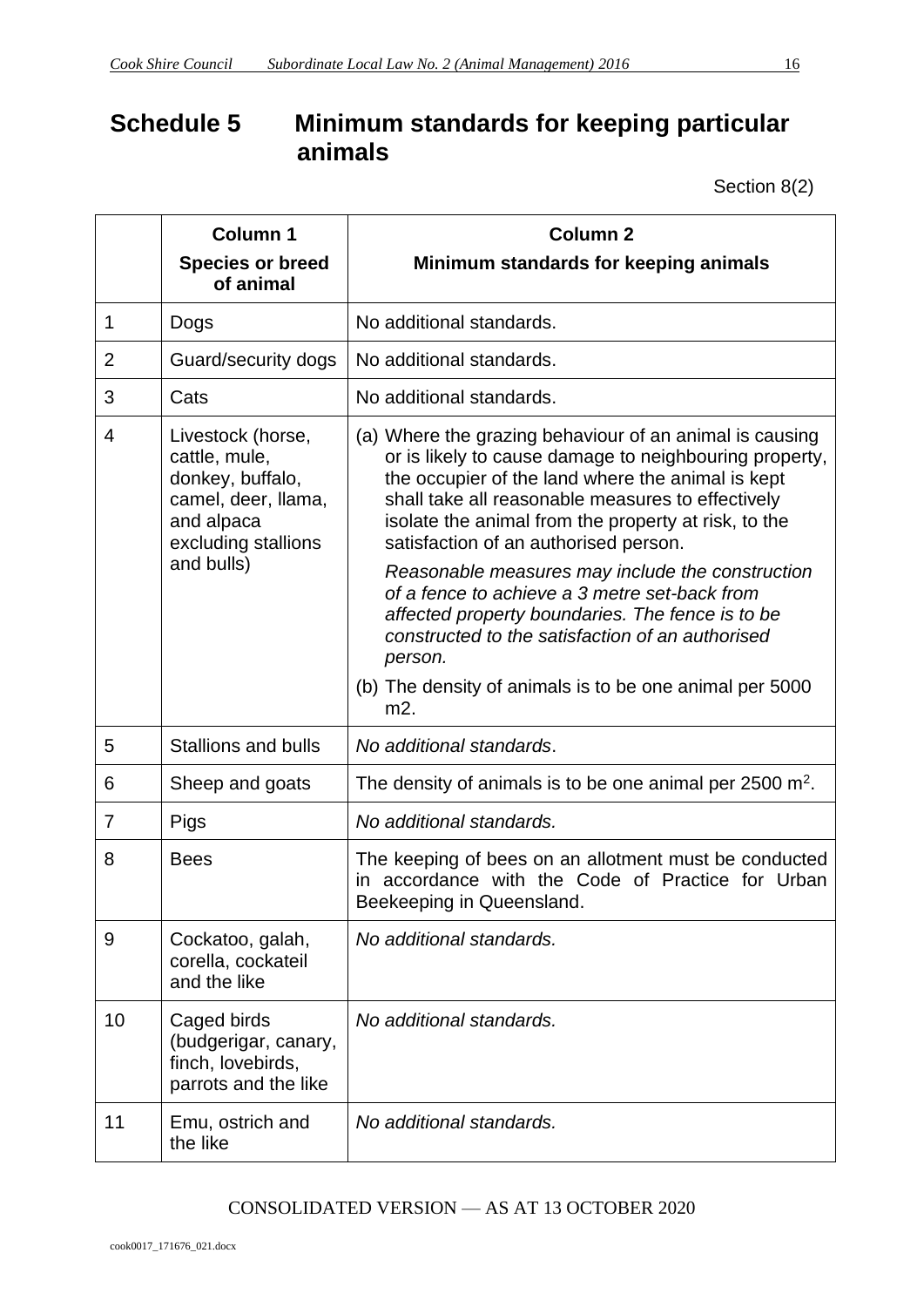| 12 | Pigeons                                                  | Pigeons must be kept in accordance with any code of<br>practice for the keeping of pigeons endorsed by a<br>recognised pigeon racing or fancier association. |
|----|----------------------------------------------------------|--------------------------------------------------------------------------------------------------------------------------------------------------------------|
| 13 | Rooster, peacock,<br>pea hen, guinea<br>fowl or pheasant | No additional standards.                                                                                                                                     |
| 14 | Domestic hens                                            | No additional standards                                                                                                                                      |
| 15 | Geese, turkey,<br>ducks and the like                     | No additional standards                                                                                                                                      |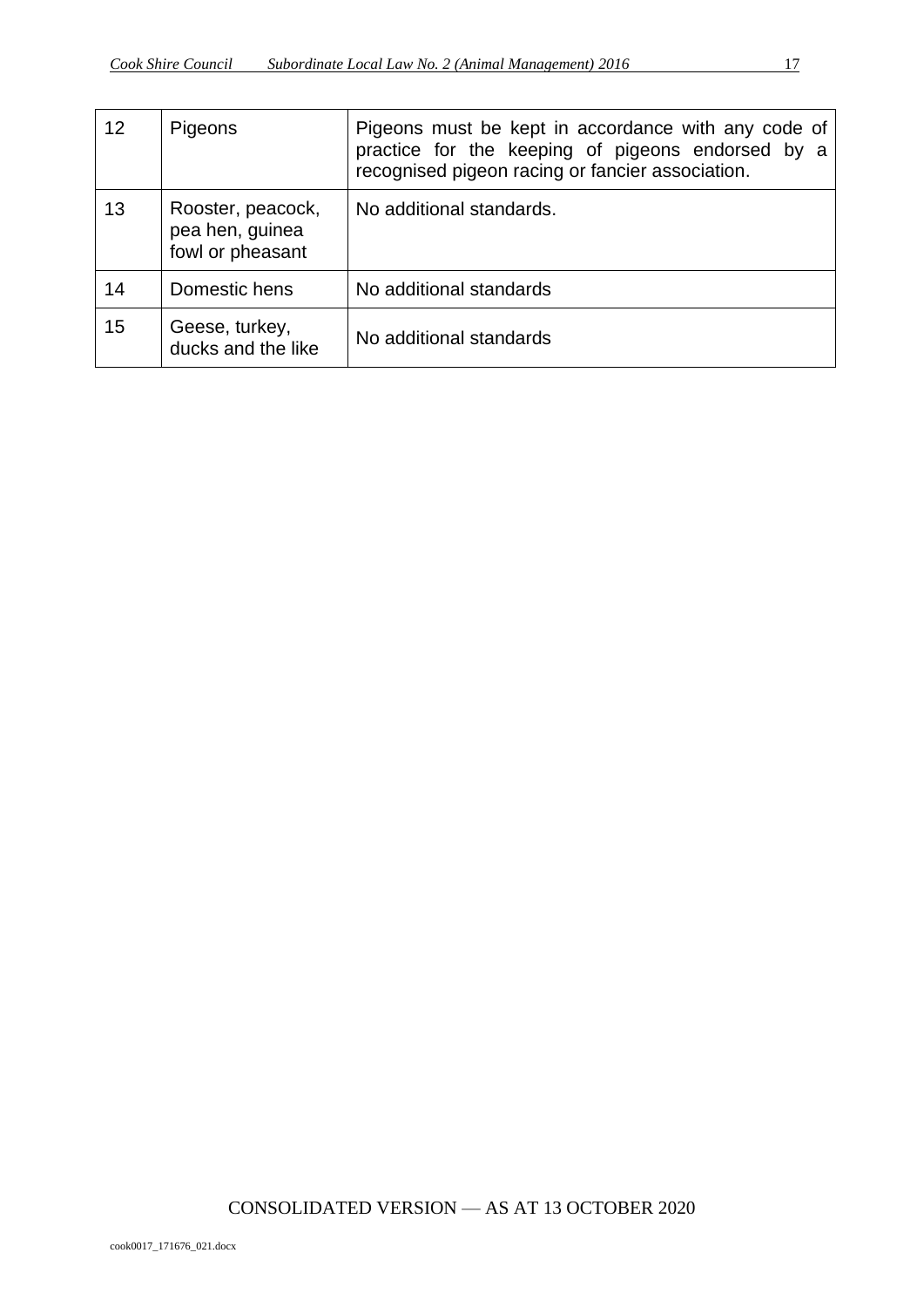## <span id="page-17-0"></span>**Schedule 6 Prohibition of animals in public places**

| <b>Column 1</b><br><b>Public place</b>        | <b>Column 2</b><br>Species or breed of animals prohibited                                                                                                                                                                                                            |
|-----------------------------------------------|----------------------------------------------------------------------------------------------------------------------------------------------------------------------------------------------------------------------------------------------------------------------|
| All Parks within the local<br>government area | All animals, except-<br>Dogs that are under effective control<br>(a)<br>of a person; or<br>an animal that is authorised under<br>(b)<br>the conditions of an approval for a<br>prescribed activity that authorises a<br>person to bring the animal into the<br>park. |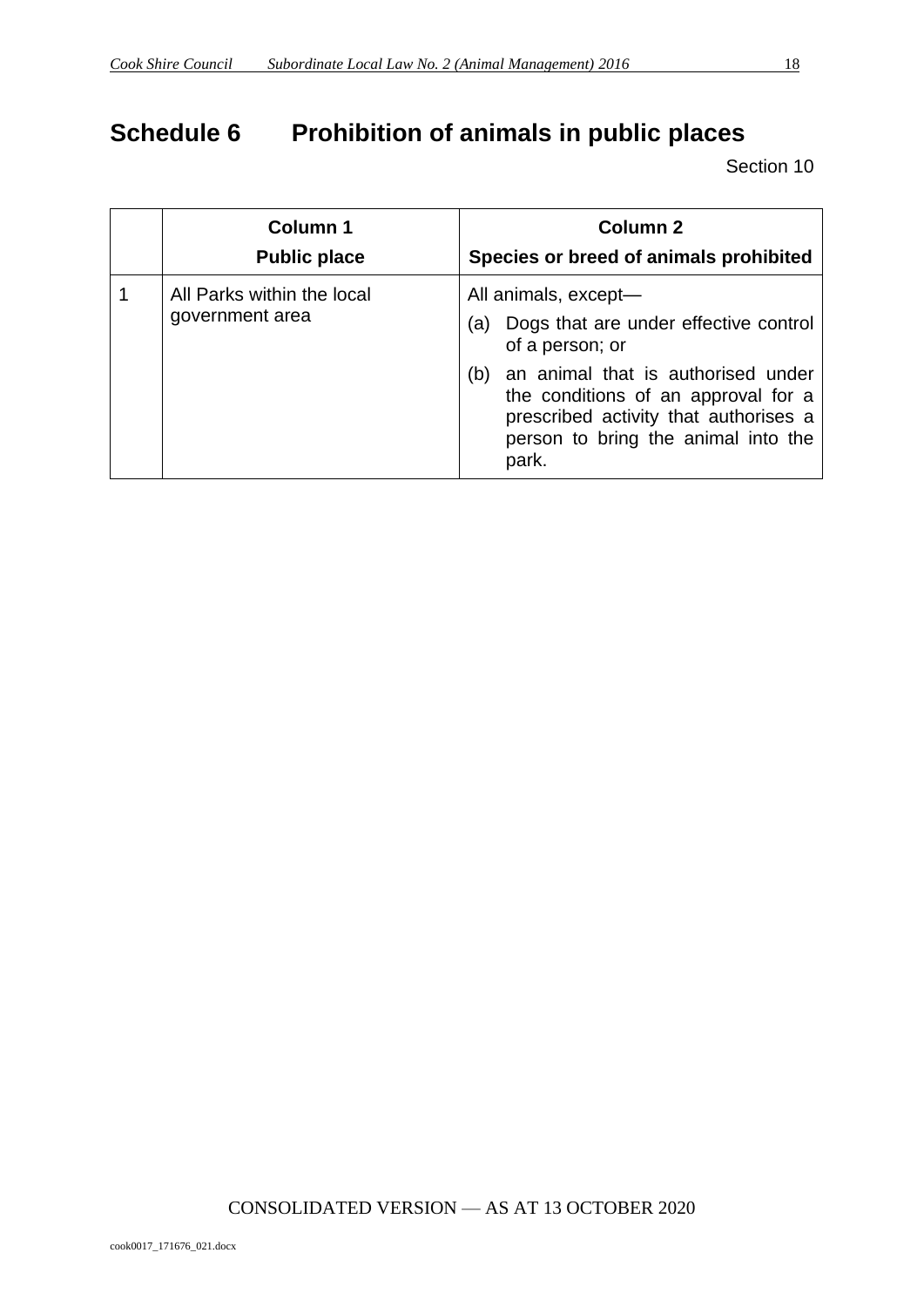## <span id="page-18-0"></span>**Schedule 7 Dog off-leash areas**

Section 11

(1) Within the fenced area located on Adelaide Street, between Hogg Street and Walker Street, which is depicted as the area within the red lines shown in the following map—

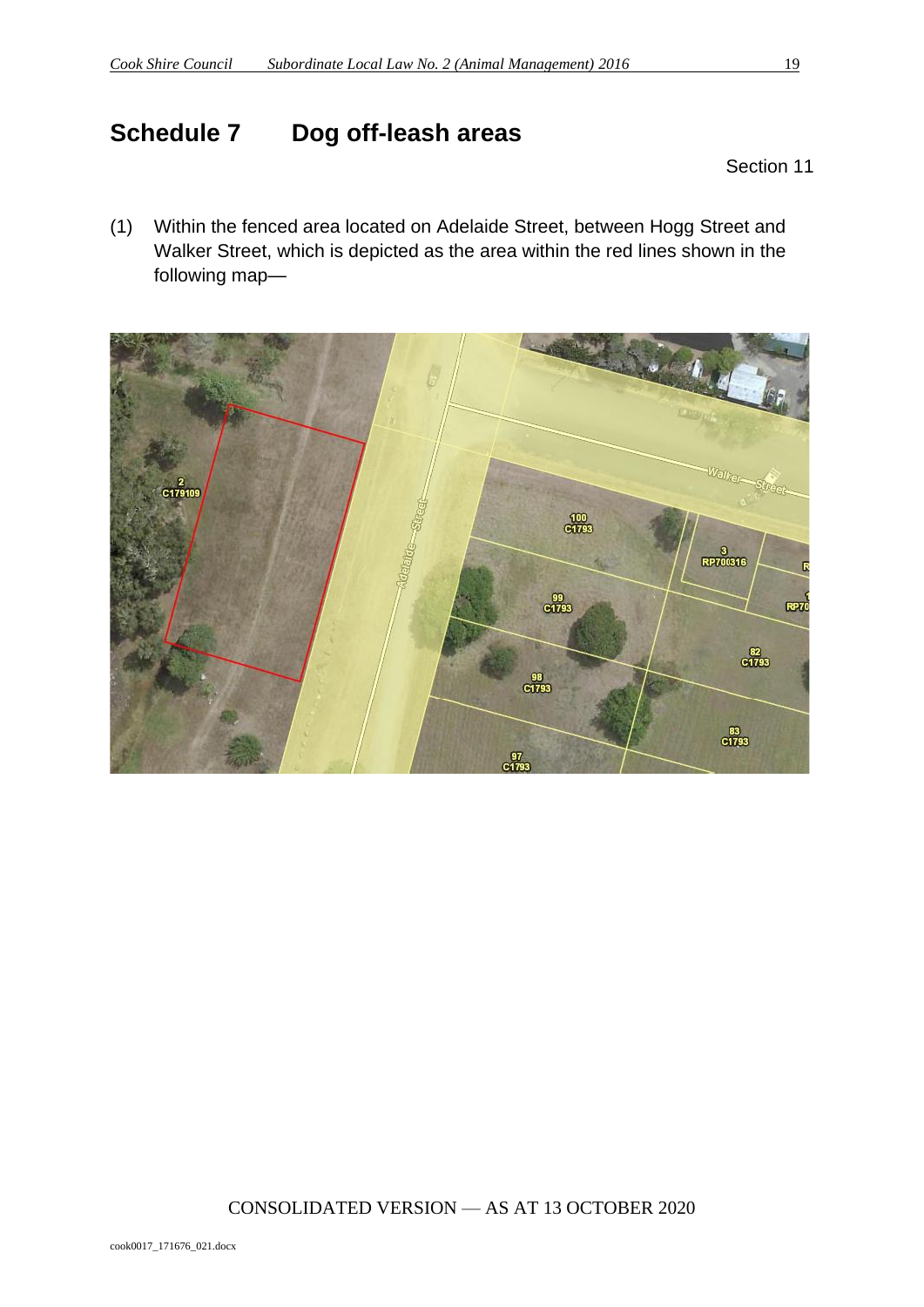## <span id="page-19-0"></span>**Schedule 8 Requirements for proper enclosures for animals**

|                | <b>Column 1</b>                      | <b>Column 2</b>                                                                                                                                                                                                                        |
|----------------|--------------------------------------|----------------------------------------------------------------------------------------------------------------------------------------------------------------------------------------------------------------------------------------|
|                | <b>Species or breed</b><br>of animal | <b>Requirements for proper enclosures</b>                                                                                                                                                                                              |
| $\mathbf 1$    | All animals                          | (a) The owner of an animal must provide an adequate<br>restraint or proper enclosure to contain the animal on<br>the owner's premises.                                                                                                 |
|                |                                      | (b) A proper enclosure is-                                                                                                                                                                                                             |
|                |                                      | (i)<br>an area of land on the owner's premises that is<br>suitably fenced and effectively encloses the<br>animal on the land at all times other than when<br>the owner allows the animal to leave the land<br>under effective control; |
|                |                                      | of sufficient dimensions having regard to the<br>(ii)<br>species, breed and size of the animal; and                                                                                                                                    |
|                |                                      | (iii) provides adequate shelter for all animals kept in<br>the enclosure                                                                                                                                                               |
|                |                                      | A proper enclosure is suitably fenced if-<br>(c)                                                                                                                                                                                       |
|                |                                      | it is fully surrounded by a fence comprised of<br>(i)<br>strong and firm materials and designed and<br>constructed in such a way as to prevent the<br>enclosed animal escaping from the enclosure<br>over, under or through the fence; |
|                |                                      | (ii)<br>a part of a building or structure forms a section<br>of the enclosure and does not have any<br>openings through which the enclosed animal<br>may escape from the enclosure; and                                                |
|                |                                      | a gate forms a section of the enclosure and the<br>(iii)<br>gate is kept closed and latched at all times other<br>than when a person is effecting immediate entry<br>to, or exit from, the enclosure.                                  |
| $\overline{2}$ | Dogs                                 | (a) The fence or enclosure must be constructed in such<br>a way as to prevent the dog from climbing over the<br>fence.                                                                                                                 |
|                |                                      | A barrier must be installed directly below the fence<br>(b)<br>or enclosure which is adequate to prevent the dog<br>digging its way out.                                                                                               |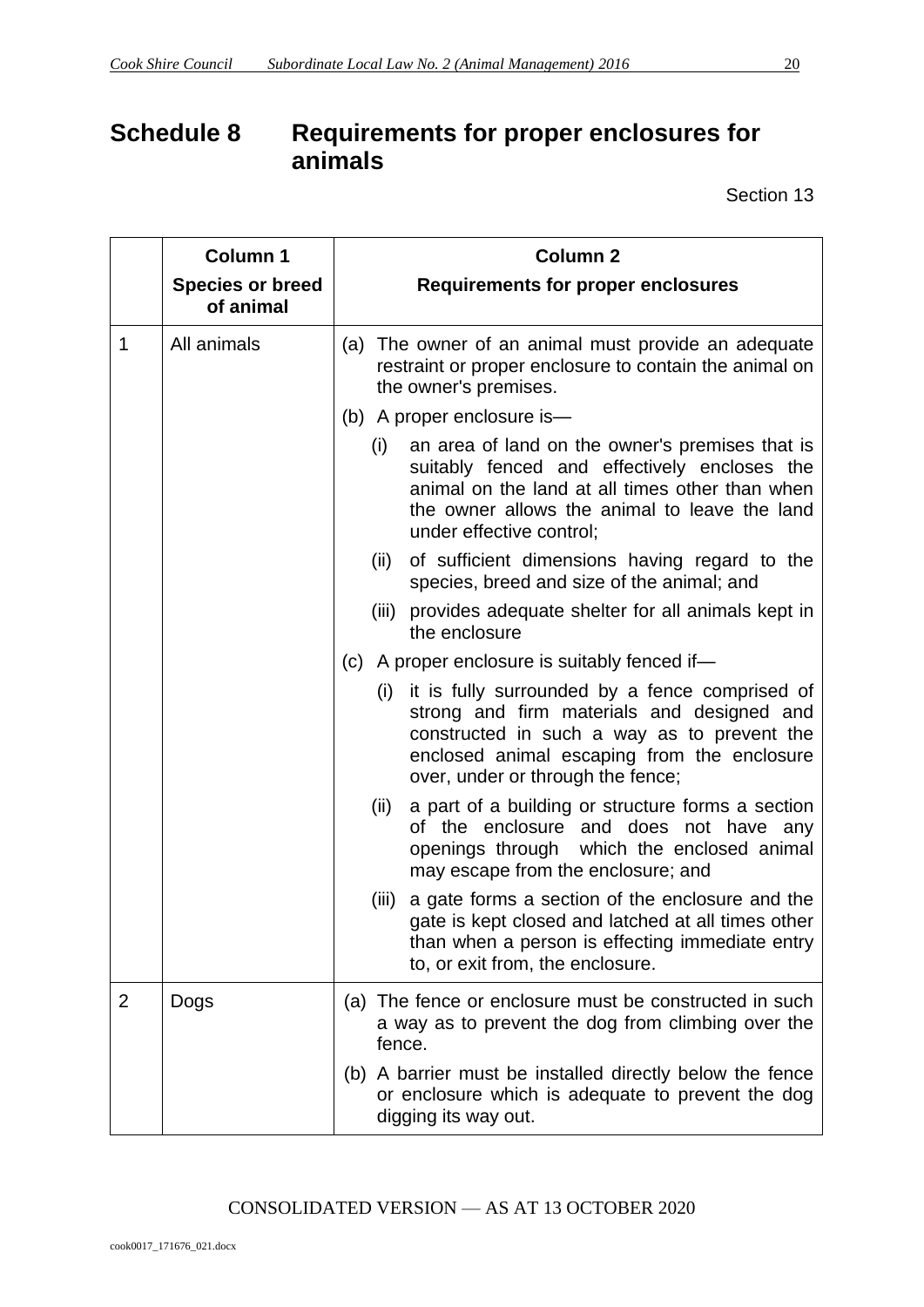| 3              | Guard/security                          | (a) A guard/security dog must be kept behind a secure                                                                                                                                                                                                                                                                                                                |
|----------------|-----------------------------------------|----------------------------------------------------------------------------------------------------------------------------------------------------------------------------------------------------------------------------------------------------------------------------------------------------------------------------------------------------------------------|
|                | dogs                                    | fence or enclosure which is adequate to prevent the<br>dog from escaping and which is constructed to a<br>standard approved by an authorised officer.                                                                                                                                                                                                                |
|                |                                         | (b) An approved warning sign must be clearly displayed<br>adjacent to each entrance to any property where<br>guard/security dog is being kept or used. The sign<br>shall prominently and permanently display in<br>lettering not less than 50 mm in height on a<br>background so as to be readily legible the following<br>words-<br>"BEWARE - GUARD/SECURITY DOG ON |
|                |                                         | <b>PREMISES</b> "<br>(c) A guard/security dog must be confined in a secure<br>enclosure at all times when the public has access to<br>the property where the guard dog is being held or<br>used.                                                                                                                                                                     |
| $\overline{4}$ | Cats                                    | The enclosure (including a building or structure) shall be<br>such that it humanely prevents the cat from escaping<br>from the premises.                                                                                                                                                                                                                             |
| 5              | Livestock (horse,<br>cattle, donkey,    | (a) An enclosure must be constructed to prevent any<br>such animal from going within 10 metres of:-                                                                                                                                                                                                                                                                  |
|                | mule, buffalo,<br>camel, Ilama, and     | (i)<br>a dwelling (except any dwelling on the<br>premises); and                                                                                                                                                                                                                                                                                                      |
|                | alpaca excludes<br>stallions and bulls) | (ii)<br>any premises used for the manufacture,<br>preparation or storage of food for human<br>consumption, other than food contained in<br>hermetically sealed packages (other than a<br>domestic kitchen used solely for domestic<br>purposes by the owner of the animals).                                                                                         |
|                |                                         | (b) An enclosure, which includes an open fenced area,<br>must be sited a minimum distance of 2 metres from<br>the premises boundary unless the boundary fence is<br>not less than 2 metres high and the owners and<br>occupier of the premises adjoining the boundary<br>consent in writing.                                                                         |
| 6              | <b>Stallions and bulls</b>              | (a)<br>An enclosure must be at least 1.8 metres in height<br>and constructed so as to reasonably prevent the<br>animal from escaping from the premises.                                                                                                                                                                                                              |
|                |                                         | The enclosure must not be within twenty (20) metres<br>(b)<br>of any residence on an adjoining premises and at<br>least 2 metres from the boundary of any adjoining<br>premises so the animal cannot reach through or over<br>the boundary of the land on which it is kept.                                                                                          |

 $\overline{\phantom{0}}$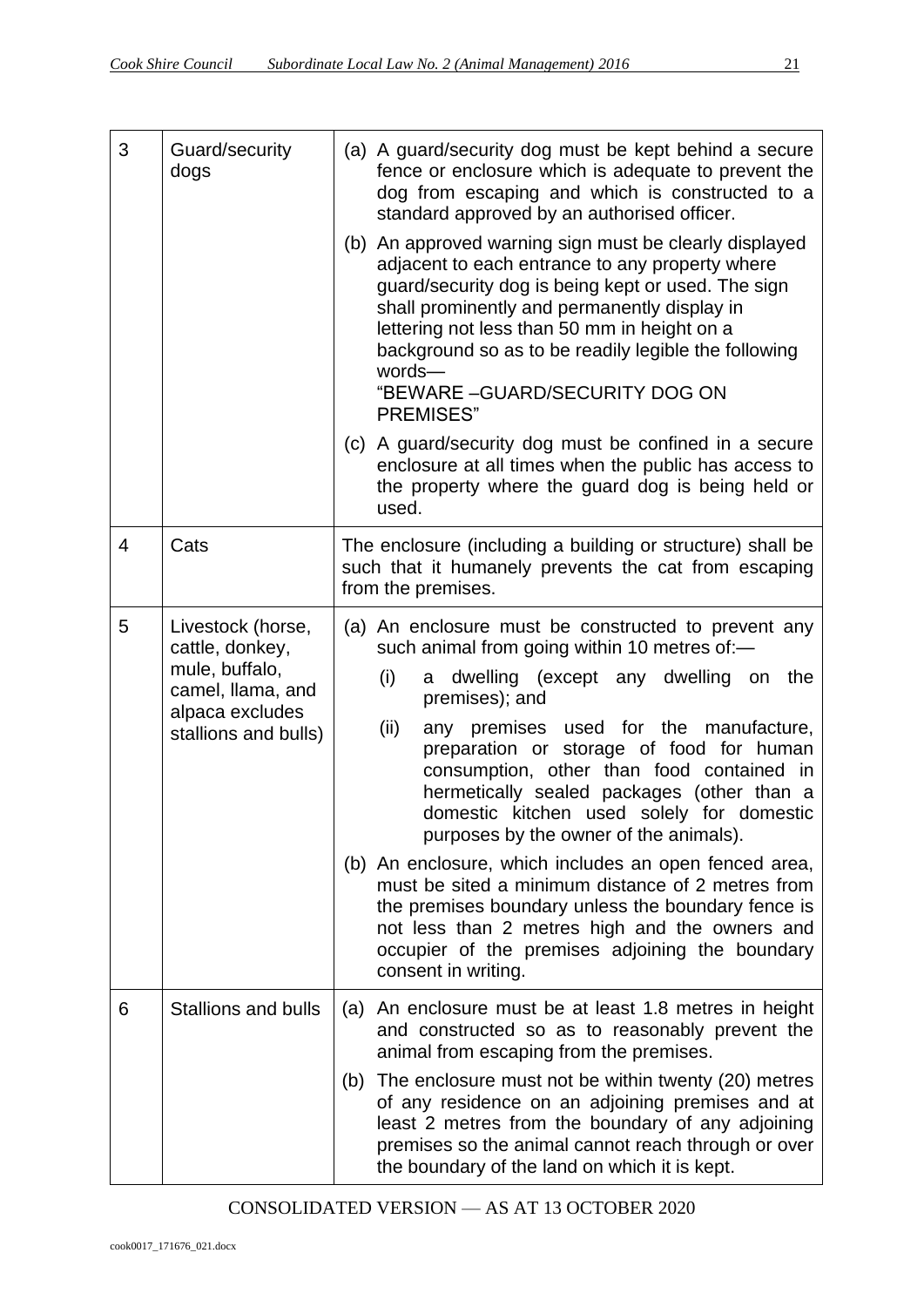| $\overline{7}$ | Sheep and<br>goats |     | (a) An enclosure must be constructed to prevent any such<br>animal from going within 10 metres of-                                                                                                                                                                                         |
|----------------|--------------------|-----|--------------------------------------------------------------------------------------------------------------------------------------------------------------------------------------------------------------------------------------------------------------------------------------------|
|                |                    |     | any dwelling (except a dwelling on the premises);<br>(i)<br>and                                                                                                                                                                                                                            |
|                |                    |     | (ii)<br>any premises used for the manufacture, preparation<br>or storage of food for human consumption, other<br>than food contained in hermetically sealed packages<br>(other than a domestic kitchen used solely for<br>domestic purposes by the owner of the animals).                  |
|                |                    |     | (b) An enclosure, which includes an open fenced area, must<br>be sited a minimum distance of 2 metres from the<br>premises boundary unless the boundary fence is not less<br>than 2 metres high and the owners and occupiers of the<br>premises adjoining the boundary consent in writing. |
| 8              | Pigs               | (a) | A sty, yard, enclosure or paddock must-                                                                                                                                                                                                                                                    |
|                |                    |     | have a roof and a concrete floor suitably graded to<br>(i)<br>an outlet drain approved by an authorised person;                                                                                                                                                                            |
|                |                    |     | have drains discharging to a disposal system<br>(ii)<br>approved by an authorised person;                                                                                                                                                                                                  |
|                |                    |     | be kept clean and in a sanitary condition to the<br>(iii)<br>satisfaction of an authorised person; and                                                                                                                                                                                     |
|                |                    |     | (iv) Securely confine the pig.                                                                                                                                                                                                                                                             |
|                |                    | (b) | Pigs must not be fed upon any floor or trough other than a<br>floor or trough constructed of materials and to a design<br>approved by an authorised person.                                                                                                                                |
|                |                    | (c) | An enclosure, sty, yard, paddock must not be less than—                                                                                                                                                                                                                                    |
|                |                    |     | metres from any dwelling,<br>(i)<br>building<br>under<br>90<br>occupation, or where food for human consumption is<br>stored (e.g. food shop); and                                                                                                                                          |
|                |                    |     | 18 metres from an adjoining boundary, road or<br>(ii)<br>street;                                                                                                                                                                                                                           |
|                |                    | (d) | Waste material, animal waste and drainage from the sty,<br>yard, enclosure or paddock must not be permitted to enter<br>other land, stormwater drains or natural water course.                                                                                                             |
| 9              | <b>Bees</b>        |     | A bee hive must-                                                                                                                                                                                                                                                                           |
|                |                    | (a) | not be closer than 2 metres from the property boundary;<br>and                                                                                                                                                                                                                             |
|                |                    | (b) | must be located at the rear of the premises behind the<br>residence (if any) situated on the premises.                                                                                                                                                                                     |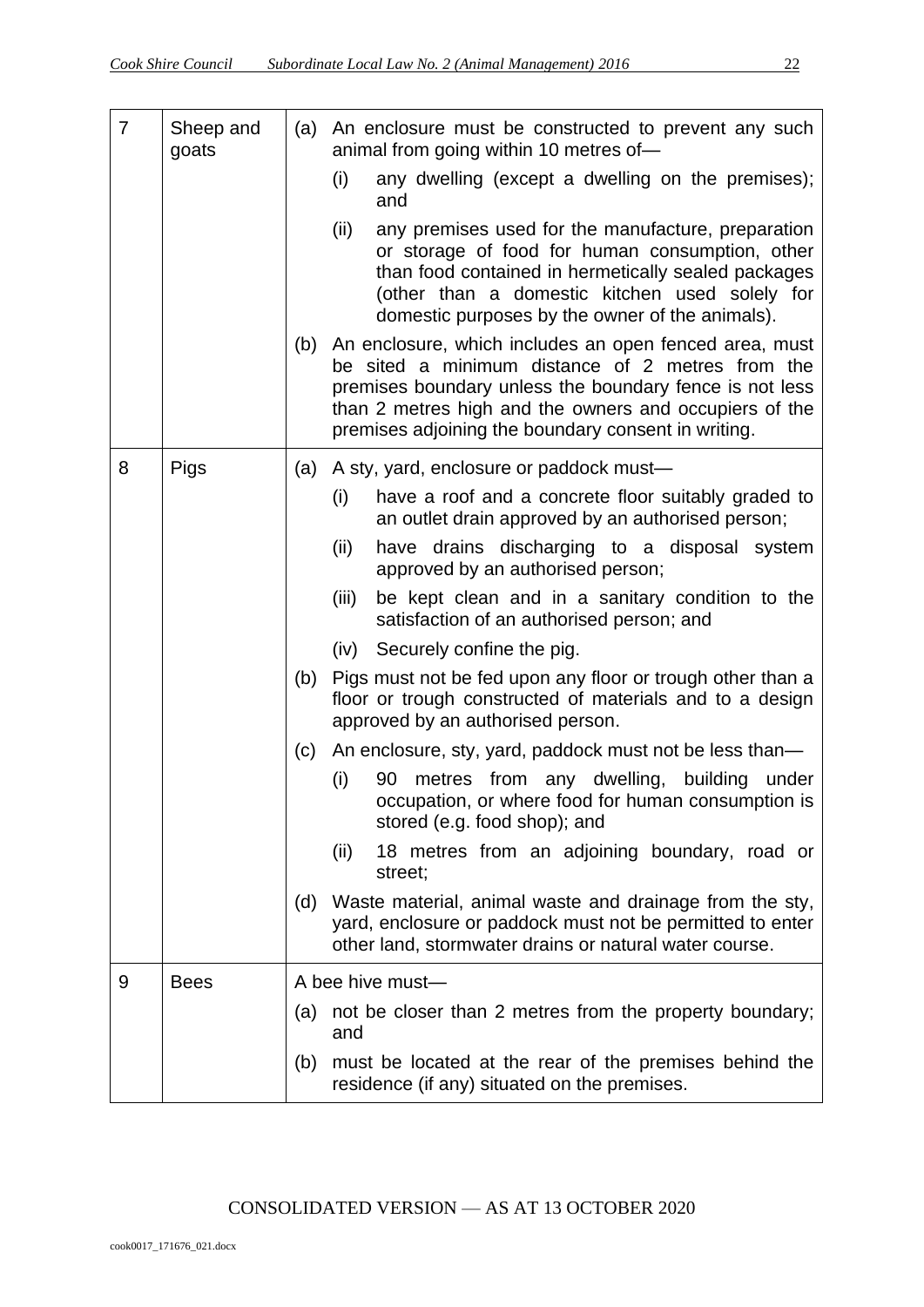| 10 | Cockatoo,                                                                    | The enclosure must not be closer than-                                                                                                                                                                                                                                                                                |  |  |  |
|----|------------------------------------------------------------------------------|-----------------------------------------------------------------------------------------------------------------------------------------------------------------------------------------------------------------------------------------------------------------------------------------------------------------------|--|--|--|
|    | Galah,<br>Corella and                                                        | 25 metres of any residence on an adjoining premises; and<br>(a)                                                                                                                                                                                                                                                       |  |  |  |
|    | Cockatiel<br>and the like                                                    | (b) 2 metres from the boundary of any adjoining premises                                                                                                                                                                                                                                                              |  |  |  |
| 11 | Caged Birds                                                                  | The cage or aviary must-                                                                                                                                                                                                                                                                                              |  |  |  |
|    | (Budgerigar,<br>Canary,<br>Finch,<br>Lovebirds,<br>parrots, and<br>the like) | not be closer than 2 metres from the property boundary;<br>(a)                                                                                                                                                                                                                                                        |  |  |  |
|    |                                                                              | be constructed to prevent the birds from escaping; and<br>(b)                                                                                                                                                                                                                                                         |  |  |  |
|    |                                                                              | prevent the spread of infectious disease, odour and<br>(c)<br>infestations of vermin.                                                                                                                                                                                                                                 |  |  |  |
| 12 | Emu,<br>Ostrich &<br>the like                                                | An enclosure must be constructed to prevent any such<br>(a)<br>animal from going within 10 metres of:-                                                                                                                                                                                                                |  |  |  |
|    |                                                                              | a dwelling (except any dwelling on the premises);<br>(i)<br>and                                                                                                                                                                                                                                                       |  |  |  |
|    |                                                                              | any premises used for the manufacture, preparation<br>(ii)<br>or storage of food for human consumption, other<br>than food contained in hermetically sealed packages<br>(other than a domestic kitchen used solely for<br>domestic purposes by the owner of the animals).                                             |  |  |  |
|    |                                                                              | (b) An enclosure, which includes an open fenced area, must<br>be sited a minimum distance of 2 metres from the<br>premises boundary unless the boundary fence is not less<br>than 2 metres high and the owners and occupier of the<br>premises adjoining the boundary consent in writing.                             |  |  |  |
| 13 | Pigeons                                                                      | The enclosure must not be closer than-<br>(a)                                                                                                                                                                                                                                                                         |  |  |  |
|    |                                                                              | 2 metres from the property boundary; and<br>(1)                                                                                                                                                                                                                                                                       |  |  |  |
|    |                                                                              | 10 metres from any dwelling (except any dwelling on<br>(ii)<br>the premises); and                                                                                                                                                                                                                                     |  |  |  |
|    |                                                                              | $(iii)$ 10<br>metres from any premises<br>used<br>for<br>the<br>manufacture, preparation or storage of food for human<br>consumption,<br>other<br>than<br>food<br>contained<br>in<br>hermetically sealed packages (other than a domestic<br>kitchen used solely for domestic purposes by the<br>keeper of the birds). |  |  |  |
|    |                                                                              | The enclosure must be located at the rear of the premises<br>(b)<br>behind the residence (if any) situated on the premises.                                                                                                                                                                                           |  |  |  |
| 14 | Roosters,<br>Peacock,                                                        | The enclosure must not be sited closer than 2 metres from<br>(a)<br>the property boundary.                                                                                                                                                                                                                            |  |  |  |
|    | Pea Hen,<br>Guinea                                                           | The enclosure must be constructed to prevent any such<br>(b)                                                                                                                                                                                                                                                          |  |  |  |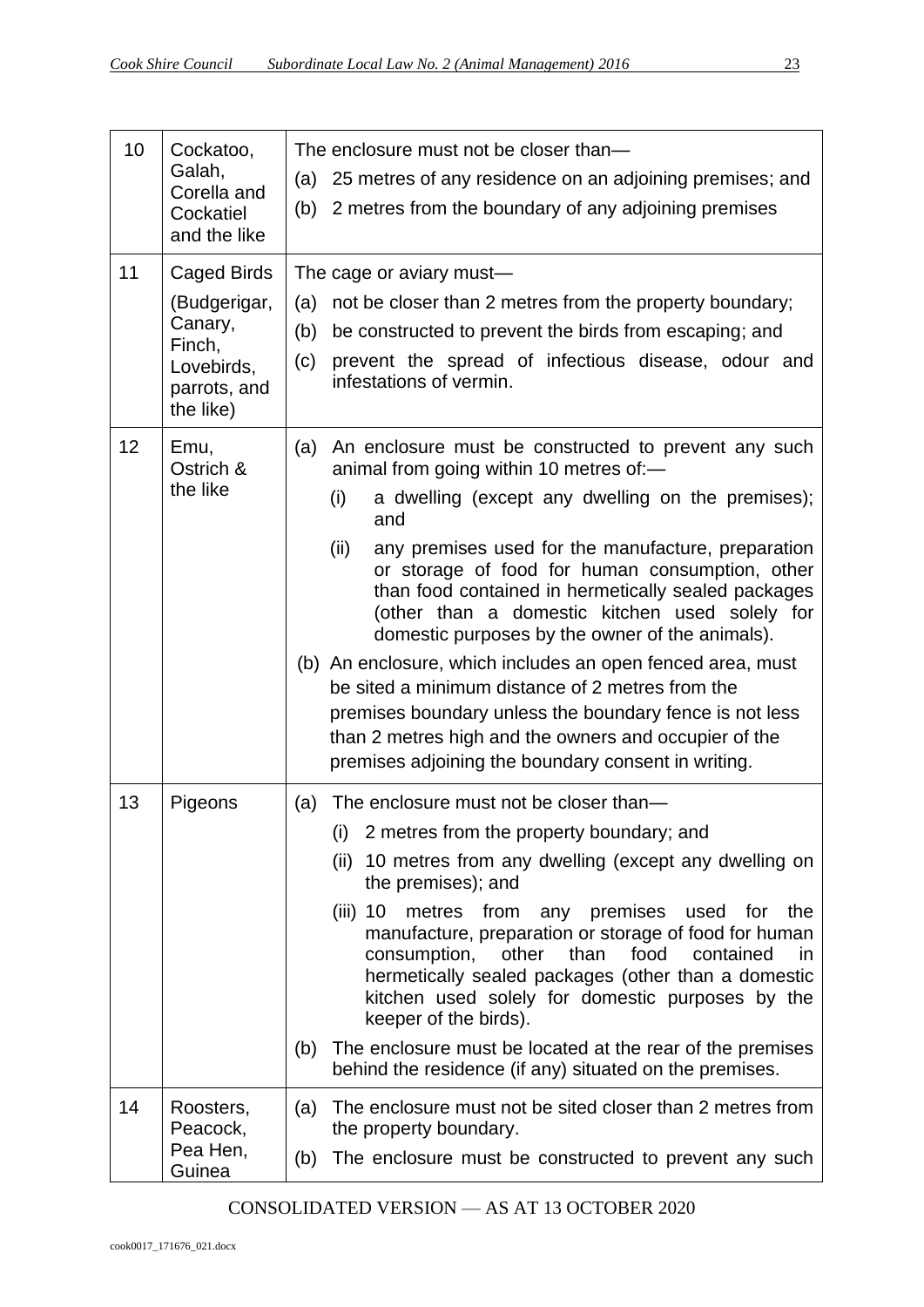|    | Fowl,<br>Pheasants                         |     | bird from going within 10 metres of-                                                                                                                                                                                                                                                                                                                                                                                                      |
|----|--------------------------------------------|-----|-------------------------------------------------------------------------------------------------------------------------------------------------------------------------------------------------------------------------------------------------------------------------------------------------------------------------------------------------------------------------------------------------------------------------------------------|
|    |                                            |     | (i)<br>a dwelling (except any dwelling on the premises); and                                                                                                                                                                                                                                                                                                                                                                              |
|    |                                            |     | (ii) premises used for the manufacture, preparation or<br>storage of food for human consumption, other than<br>food contained in hermetically sealed packages (other<br>than a domestic kitchen used solely for domestic<br>purposes by the owner of the birds).                                                                                                                                                                          |
| 15 | Domestic<br>Hens                           | (a) | The enclosure must be constructed to prevent any such<br>bird from going within 10 metres of a-                                                                                                                                                                                                                                                                                                                                           |
|    |                                            |     | dwelling (except any dwelling on the premises);<br>(i)                                                                                                                                                                                                                                                                                                                                                                                    |
|    |                                            |     | (ii) premises used for the manufacture, preparation or<br>storage of food for human consumption, other than<br>food contained in hermetically sealed packages (other<br>than a domestic kitchen used solely for domestic<br>purposes by the owner of the birds).                                                                                                                                                                          |
|    |                                            | (b) | The enclosure must not be closer than 2 metres from the<br>property boundary.                                                                                                                                                                                                                                                                                                                                                             |
|    |                                            | (c) | The enclosure must be located at the rear of the premises<br>behind the residence (if any) situated on the premises.                                                                                                                                                                                                                                                                                                                      |
| 16 | Geese,<br>Turkey,<br>Ducks and<br>the like |     | (a) An enclosure must be constructed to prevent any such<br>animal from going within 10 metres of:-<br>(i)<br>a dwelling (except any dwelling on the premises);<br>(ii) any premises used for the manufacture, preparation<br>or storage of food for human consumption, other than<br>food contained in hermetically sealed packages (other<br>than a domestic kitchen used solely for domestic<br>purposes by the owner of the animals). |
|    |                                            |     |                                                                                                                                                                                                                                                                                                                                                                                                                                           |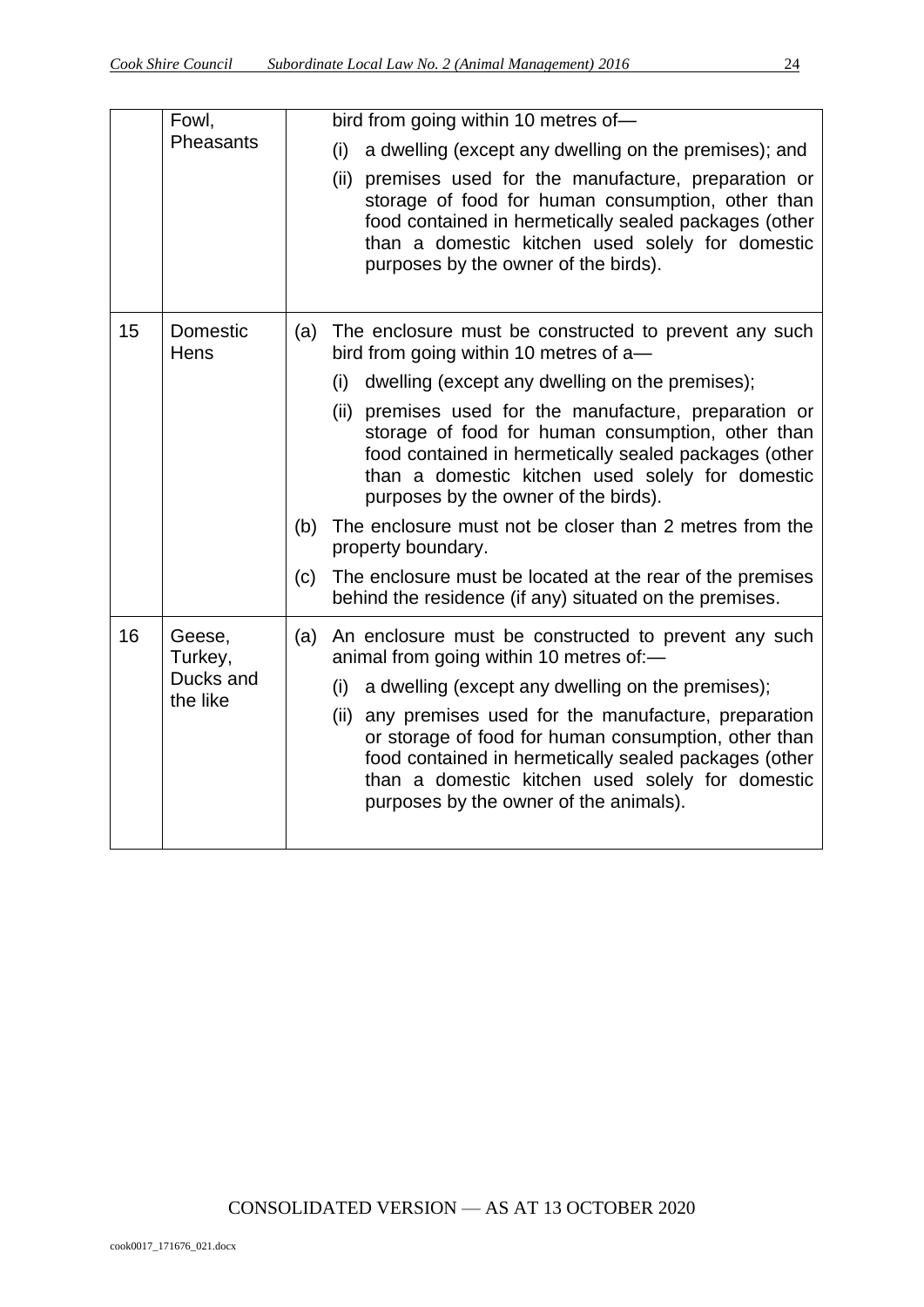## <span id="page-24-0"></span>**Schedule 9 Requirements for keeping a dog in a koala area.**

Section 14(1)

*This schedule has been intentionally left blank.*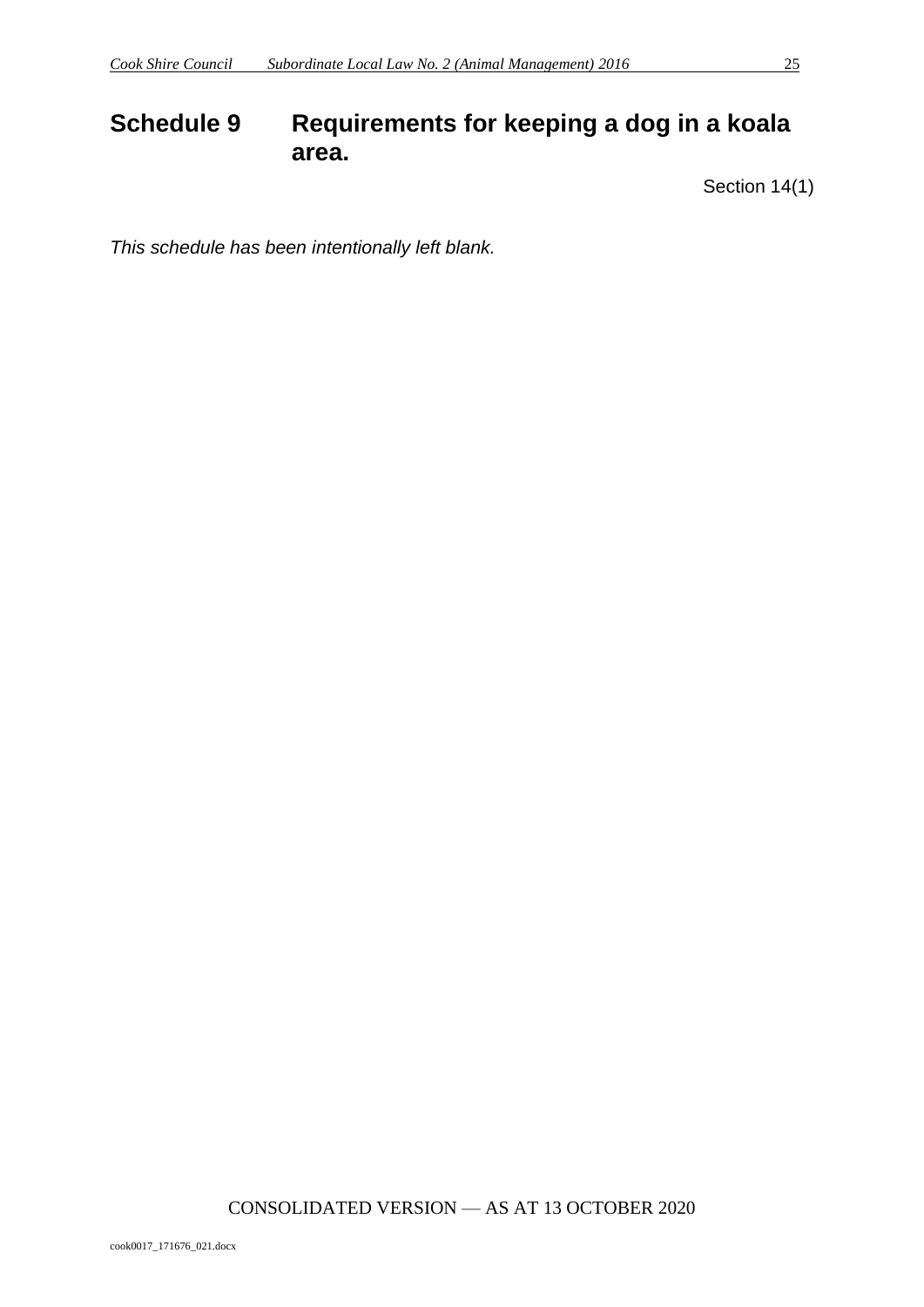## <span id="page-25-0"></span>**Schedule 10 Koala areas**

Section 14(2)

*This schedule has been intentionally left blank.*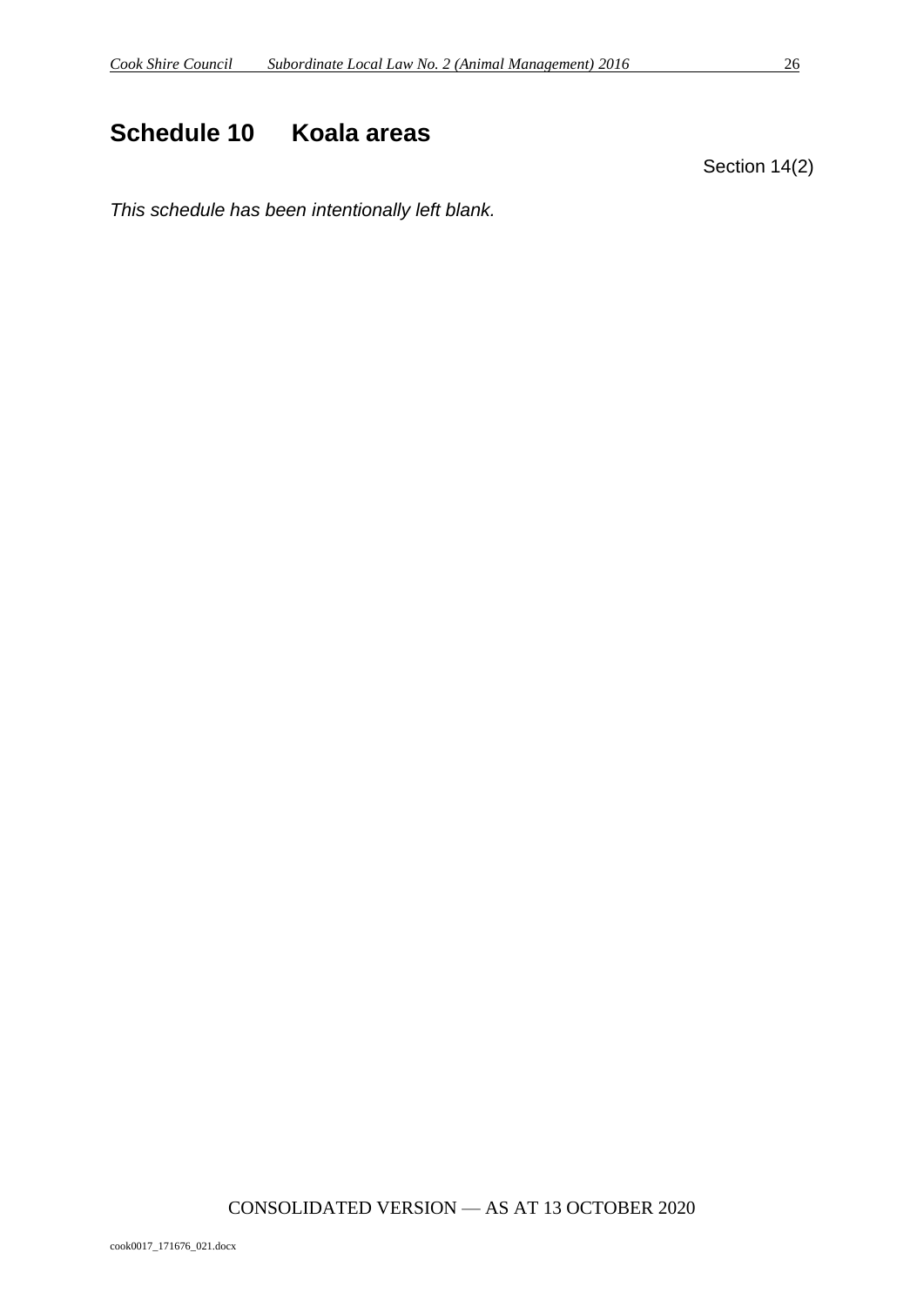## <span id="page-26-0"></span>**Schedule 11 Criteria for declared dangerous animals**

- 1. A dangerous animal declaration may be made for an animal if—
	- (a) the animal has seriously attacked, or acted in a way that caused fear to, a person or another animal; or
	- (b) there is a high likelihood of the animal causing injury to a person or animal or damage to property, taking into account —
		- (i) its prior history of attacking or causing fear to persons or animals or damaging property; or
		- (ii) the extent of injury or damage that could potentially be inflicted by an animal of its size and species or breed; or
		- (iii) the authorised person's first-hand assessment of the animal has indicated that the animal has demonstrated aggressive tendencies; or
		- (iv) a high level of concern about the danger posed by the animal has been expressed by neighbours or other persons who have come into contact with the animal.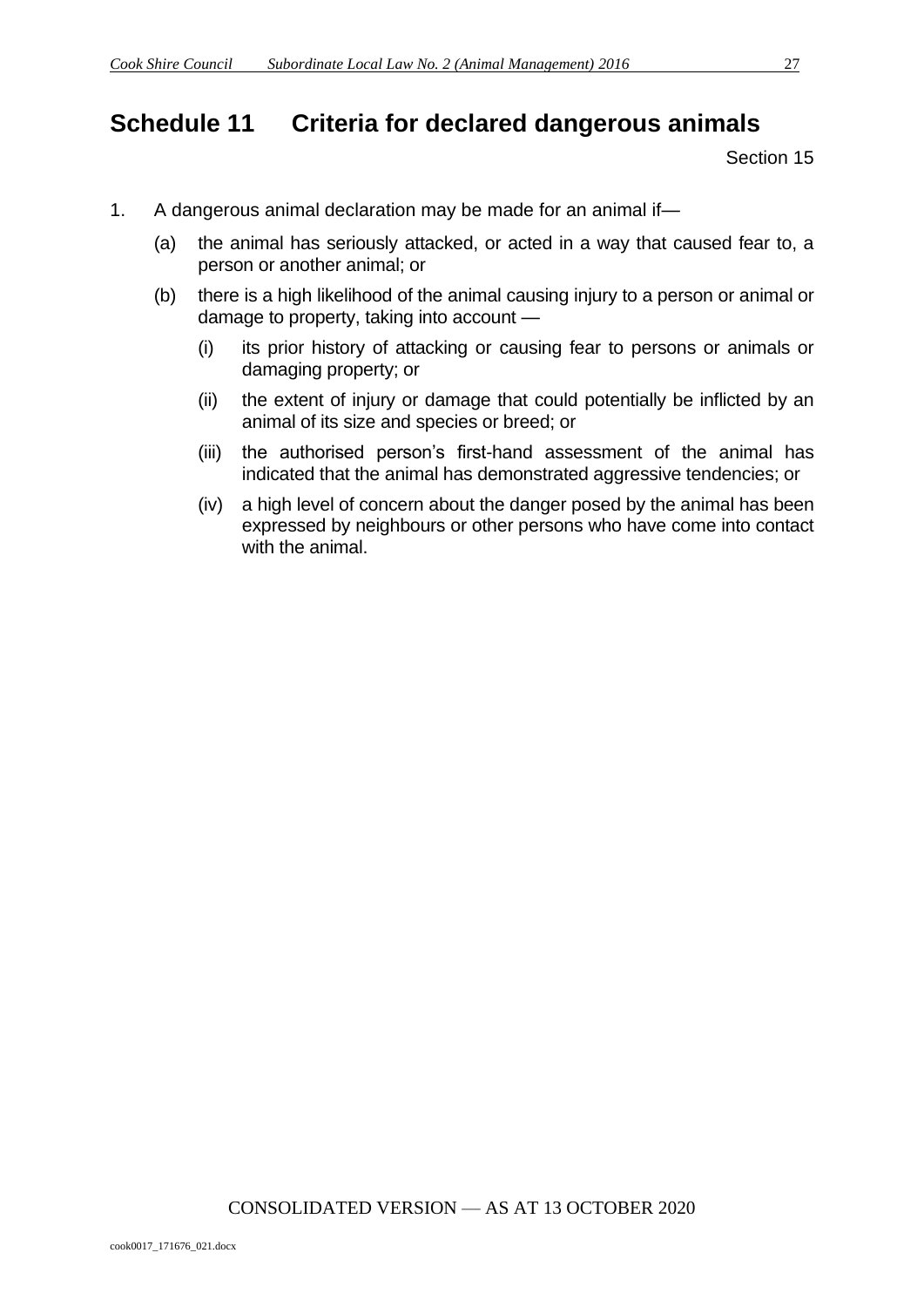## <span id="page-27-0"></span>**Schedule 12 Requirements for keeping declared dangerous animals**

- 1 Within 2 days of receiving a notice of the dangerous animal declaration, the responsible person for a declared dangerous animal must display a sign–
	- (a) at every entrance to the premises where the animal is kept; and
	- (b) that is visible to all persons entering the premises; and
	- (c) that predominantly and permanently displays in lettering not less than 50 millimetres in height on a background so as to be readily legible, the words "BEWARE DECLARED DANGEROUS ANIMAL ON PREMISES".
- 2 Within 28 days of receiving notice of the dangerous animal declaration, the responsible person must provide an enclosure on the person's premises that ensures that the animal is prevented from causing injury to any person or animal or damage to any property.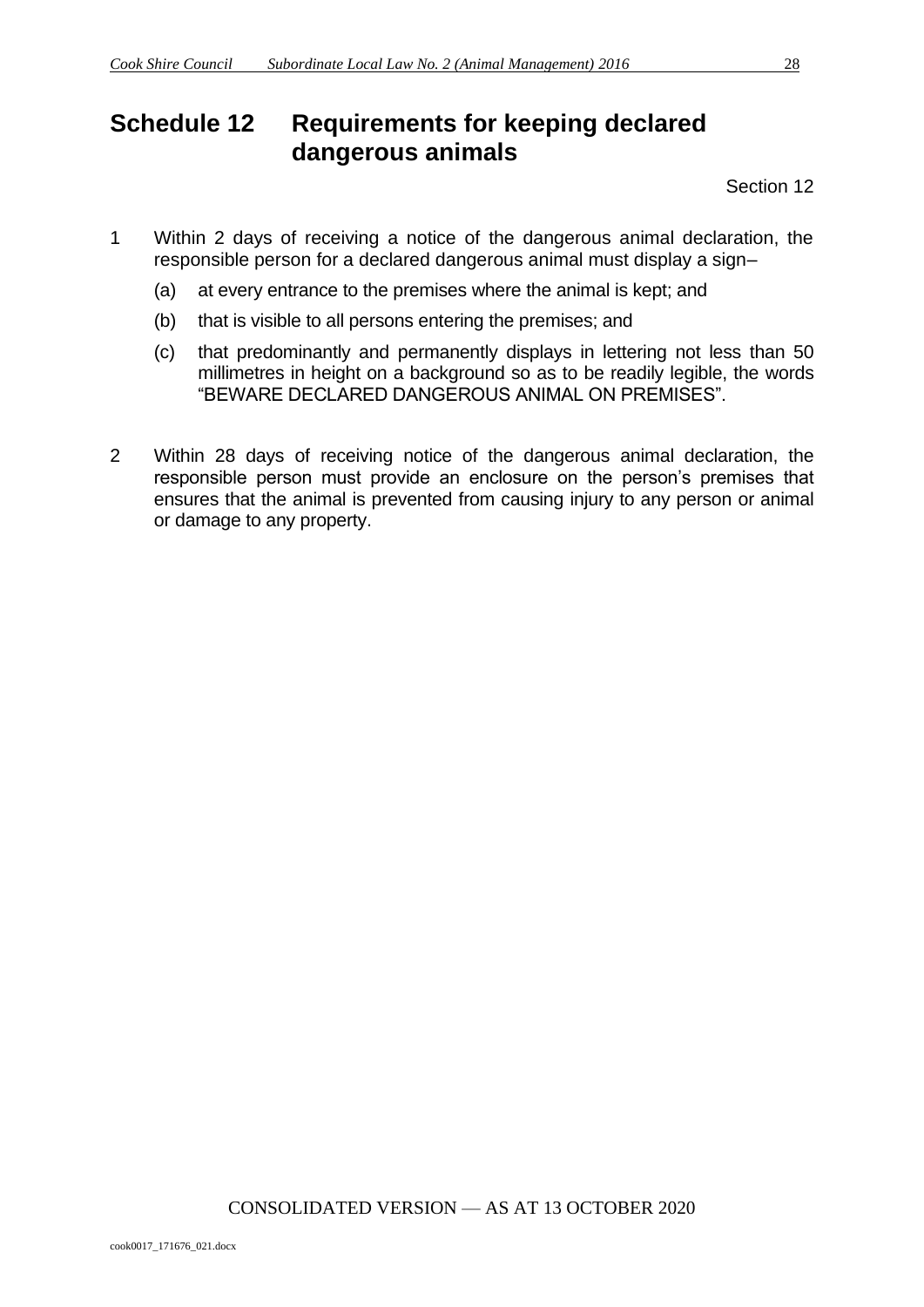## <span id="page-28-0"></span>**Schedule 13 Conditions of sale of animals.**

Section 19

*This schedule has been intentionally left blank.*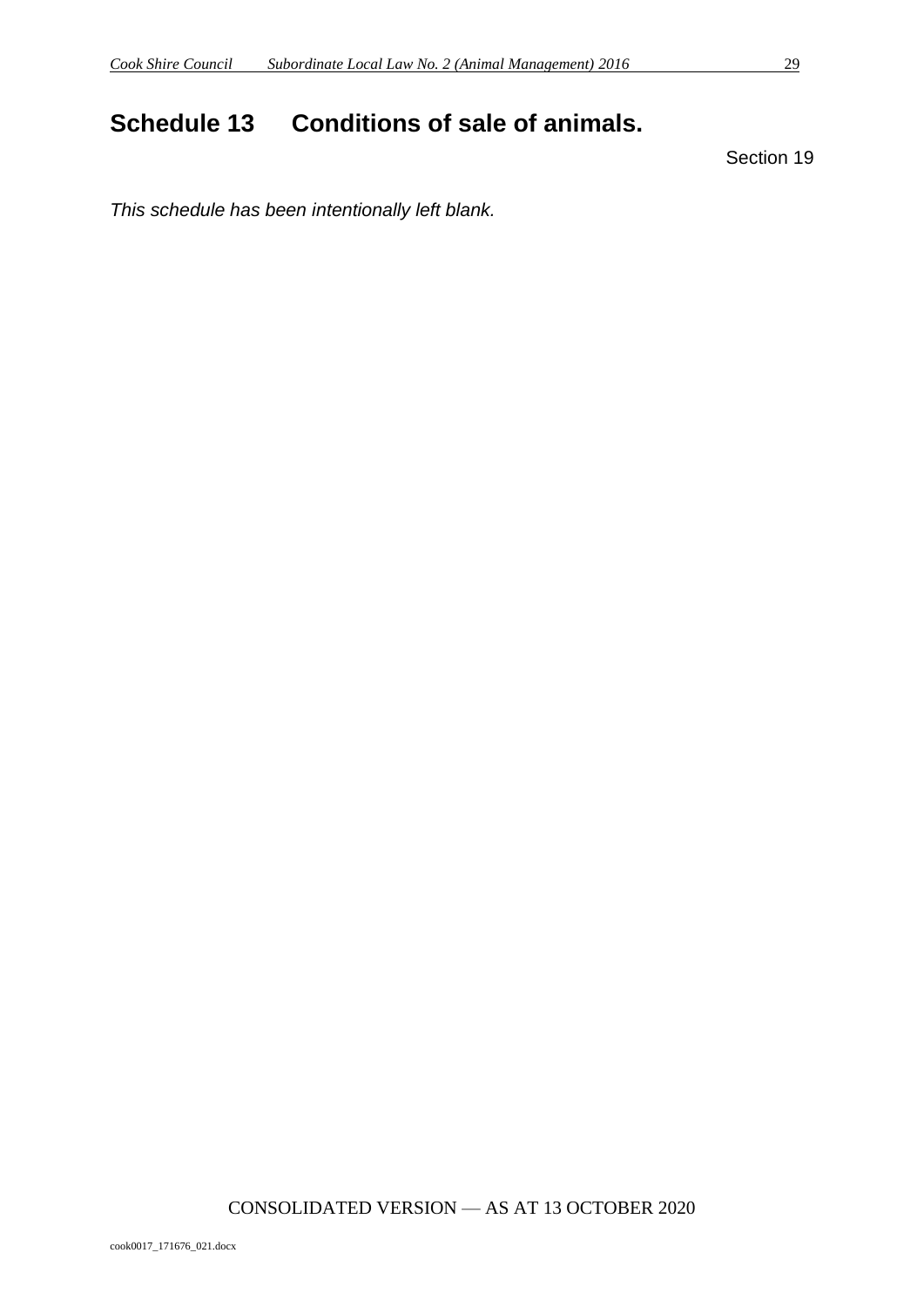## <span id="page-29-0"></span>**Schedule 14 Dictionary**

Section 4

*allotment* means a single parcel of land, or several contiguous parcels of land that are in the same ownership or occupation.

*guard/security dog* means a dog which is released on commercial premises without a handler for the purpose or apparent purpose of acting as a deterrent to intruders.

#### *Multiple dwelling* means–

- (a) a residence which forms part of a group of 2 or more residences in circumstances where 2 or more of the residences of the group are directly adjacent to each other and share–
	- (i) a common wall; or
	- (ii) a ceiling in circumstances where 1 residence is directly under the floor of another residence; and
- (b) a residence situated on a lot which forms part of a community titles scheme as defined in the *Body Corporate and Community Management Act 1997.*

*Examples of multiple dwellings–*

*Flats, boarding houses, tenement buildings, home units, townhouses and duplexes.*

*Urban area* has the same meaning given to that term in the *Sustainable Planning Regulation 2009,* schedule 26.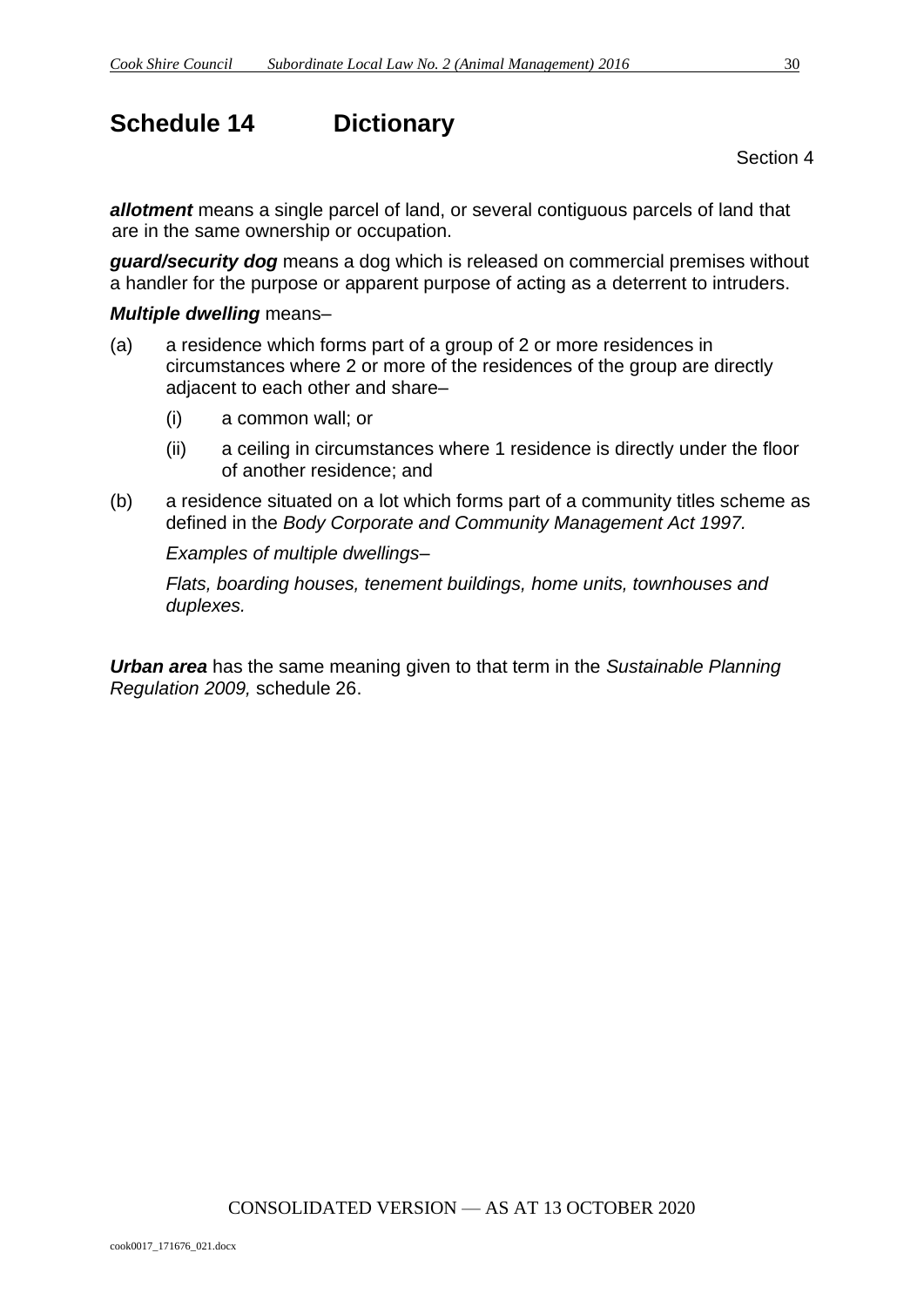## **Endnotes**

**1 Key**

Key to abbreviations in list of amending local laws and annotations

| <b>Key</b> |     | <b>Explanation</b> | <b>Key</b> |     | <b>Explanation</b> |
|------------|-----|--------------------|------------|-----|--------------------|
| amd        |     | $=$ amended        | prec       | $=$ | preceding          |
| ch         | $=$ | chapter            | prev       | $=$ | previous           |
| def        | $=$ | definition         | pt         | $=$ | part               |
| div        | $=$ | division           | renum      | $=$ | renumbered         |
| hdg        |     | $=$ heading        | S          | $=$ | section            |
| ins        | $=$ | inserted           | sch        | $=$ | schedule           |
| num        | $=$ | numbered           | sdiv       | $=$ | subdivision        |
| <b>om</b>  | $=$ | omitted            | sub        | $=$ | substituted        |

#### **2 Table of consolidated versions**

| Version No.      | Consolidated Amendments included                                                   | Effective Notes |  |
|------------------|------------------------------------------------------------------------------------|-----------------|--|
| $\blacksquare$ 1 | Amending Subordinate Local Law No.3<br>(Miscellaneous Subordinate Local Laws) 2020 | 13<br>November  |  |

#### **3 List of amending local laws**

#### **Amending Subordinate Local Law No. 3 (Miscellaneous Subordinate Local Laws) 2020**

2020

date notified in the gazette 13 November 2020 commenced on date of notification

#### **4 List of annotations**

#### **Section 16— Place of care for impounded animals**

s 16 amd 2020 No.3 s 8

#### **Schedule 7 – Dog off-leash areas**

CONSOLIDATED VERSION — AS AT 13 OCTOBER 2020